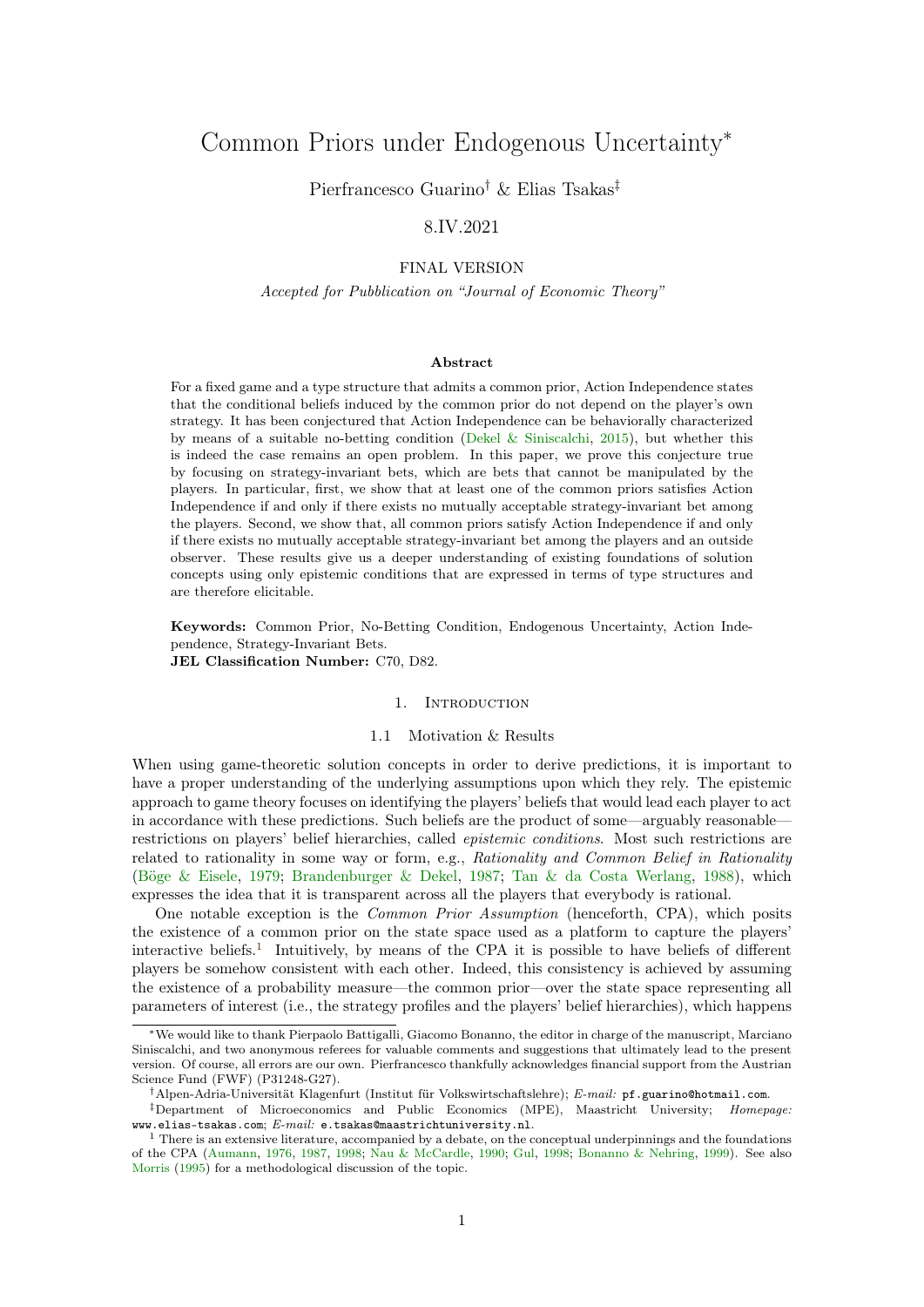<span id="page-1-3"></span>to be simultaneously consistent via conditioning with all players' belief hierarchies, i.e., all the information contained in the different belief hierarchies of different players is captured by this one measure.

The interest in the CPA has largely stemmed from the fact that it plays a crucial role in the epistemic characterization of well-known equilibrium solution concepts, such as Nash Equilibrium by [Aumann & Brandenburger](#page-16-10) [\(1995,](#page-16-10) Theorem B, Section 4), Objective Correlated Equilibrium by [Aumann](#page-16-4) [\(1987,](#page-16-4) Main Theorem, Section 3), and Bayes Correlated Equilibrium by [Bergemann &](#page-16-11) [Morris](#page-16-11) [\(2016,](#page-16-11) Theorem 1, Section 2.2, p.495). This is not surprising, since equilibrium concepts have inherently built-in the idea that players hold correct beliefs about each other, i.e., they have to be somehow consistent with each other. And in fact the consistency imposed by the CPA suffices in this respect.

However, there is a caveat. On the one hand, the CPA is conceptually well-founded when uncertainty is exogenous, i.e., when belief hierarchies are about exogenous parameters that the players do not control themselves (e.g., when belief hierarchies are about private values in an auction), On the other hand, [Dekel & Siniscalchi](#page-16-0) [\(2015\)](#page-16-0) recently pointed out that it may not always be an innocent assumption in presence of endogenous uncertainty, i.e., when beliefs are about each other's strategies. In particular, these authors worked with epistemic type structures, the—by now benchmark—framework based on product state spaces, where players hold beliefs on other players' strategies and belief hierarchies, but do not over their own strategies. There, they noticed that a common prior may postulate that a player's beliefs depend on this same player's own strategy. This observation is clearly at odds with the predominant Bayesian view according to which beliefs are updated only when new information arrives. All this is particularly relevant for the epistemic characterization of equilibrium concepts, which employ the CPA under endogenous uncertainty.

In response to this problem, [Dekel & Siniscalchi](#page-16-0) [\(2015,](#page-16-0) Definition 12.15) proposed a condition that a common prior must satisfy in order to rule out such phenomena, called Action Independence or Aumann Independence or simply AI condition.<sup>[2](#page-1-0)</sup> According to this condition, the beliefs that a player inherits from the epistemic type structure are the same as the conditional beliefs induced by the common prior, irrespectively of the strategy chosen by the player.<sup>[3](#page-1-1)</sup> Then they went on to emphasize the importance of providing a behavioral foundation for the AI condition and conjectured that this should be possible by means of a suitable no-betting condition. Since then, this has remained an open problem.

In this paper, we address this question and provide an affirmative answer. In particular, we classify each epistemic type structure that admits a (not necessarily unique) common prior into one of three categories: either all common priors satisfy the AI condition, or some common priors satisfy the AI condition and some do not, or none of the common priors satisfies the AI condition. We do so by means of our two main results. First, our [Theorem 1](#page-6-0) shows that there exists some common prior satisfying the AI condition if and only if there exists no mutually acceptable bet among the players. Second, assuming that there exists at least one common prior satisfying the AI condition, [Theorem 2](#page-9-0) shows that all common priors satisfy the AI condition if and only if there exists no mutually acceptable bet among the players and an outside observer. Combined, the two results allow us to pin down each epistemic type structure into one of the three categories mentioned above. Crucially, both our results restrict attention to strategy-invariant bets, i.e., bets that pay for each type the same expected payoff irrespectively of the strategy chosen by this type. In this way we avoid providing incentives that may affect the behavior of the players during the upcoming game and—as a consequence—the bets we employ do not indirectly affect the underlying epistemic type structures that aim to characterize.

Besides providing foundations for the AI condition per se, our results provide deeper insights into existing epistemic foundations of solution concepts using epistemic type structures.[4](#page-1-2) Focusing

<span id="page-1-0"></span><sup>&</sup>lt;sup>2</sup>"Action Independence" is the way in which this condition is called in [Battigalli et al.](#page-16-12) [\(Work in Progress\)](#page-16-12), while "Aumann Independence" is the name used in [Dekel & Siniscalchi](#page-16-0) [\(2015\)](#page-16-0).

<span id="page-1-1"></span><sup>&</sup>lt;sup>3</sup>In a private communication, Giacomo Bonanno directed us to [Stalnaker](#page-17-1) [\(1998\)](#page-17-1), where—in Footnote 5 at page 25—the author addresses the need to deal with the same issues covered by the AI condition in the framework he employs.

<span id="page-1-2"></span><sup>&</sup>lt;sup>4</sup>Using epistemic type structures allows us to express epistemic conditions using properties that can be elicited. This is in contrast to alternative epistemic models (e.g., Aumann's partitional model) where belief hierarchies are attached to strategies and are—therefore—unelicitable. For a more detailed discussion of this issue, see [Dekel &](#page-16-0) [Siniscalchi](#page-16-0) [\(2015,](#page-16-0) Sections 12.1.1 & 12.2.6).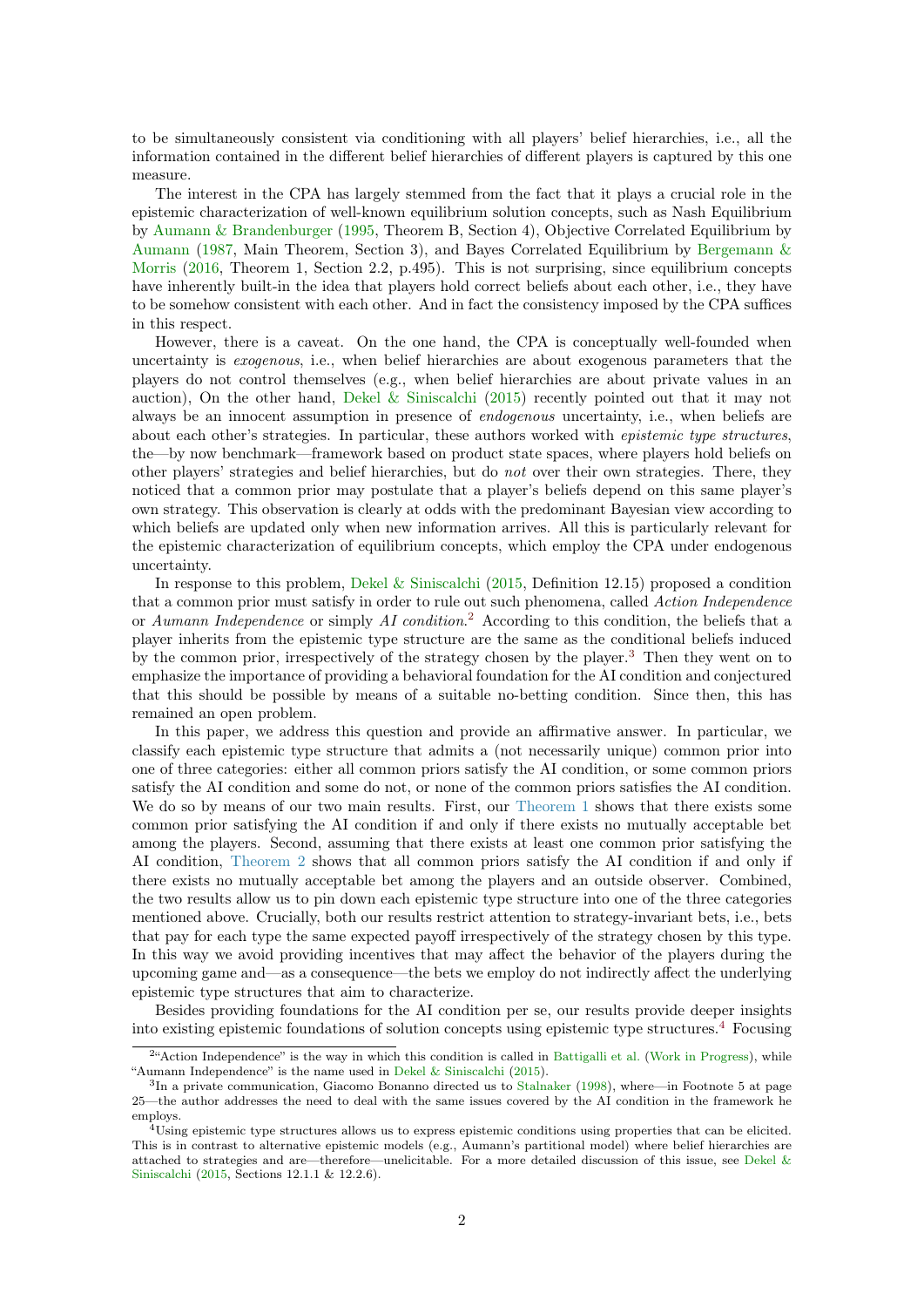<span id="page-2-2"></span>on Objective Correlated Equilibrium, a recent result shows that for every epistemic type structure admitting a common prior that satisfies the AI condition, Rationality and Common Belief in Rationality implies an Objective Correlated Equilibrium distribution [\(Dekel & Siniscalchi,](#page-16-0) [2015,](#page-16-0) Theorem 12.4). However, the Objective Correlated Equilibrium distribution is obtained by taking the marginal of the common prior over the strategy space. That is, the underlying epistemic type structure does not contain enough information in order for the analyst to pin down how exactly the players' strategies are correlated. Instead, this last part depends on the common prior that the analyst has chosen, among the possibly multiple common priors. But then, if an epistemic type structure belongs to our second category (i.e., it admits some common priors that satisfy the AI condition and some that do not), it can be the case that some common prior induces an Objective Correlated Equilibrium distribution, while some other common prior does not (see the declination of [Example 1](#page-3-0) in [Section 4\)](#page-10-0). This is exactly where our results come in handy: using [Theorem 2,](#page-9-0) we can conclude that, if all common priors admitted by an epistemic type structure satisfy the AI condition, it will necessarily be the case that all of them induce an Objective Correlated Equilibrium distribution. Hence, the conditions of [Dekel & Siniscalchi](#page-16-0) [\(2015,](#page-16-0) Theorem 12.4) can now be expressed entirely in the language of epistemic type structures without any reference to a specific common prior.

#### 1.2 Related Literature

This paper belongs to a rather rich literature on the behavioral foundations of epistemic assumptions. Regarding the CPA, [Aumann](#page-16-3) [\(1976\)](#page-16-3), [Milgrom & Stokey](#page-16-13) [\(1982\)](#page-16-13), [Sebenius & Geanakoplos](#page-16-14) [\(1983\)](#page-16-14), [Morris](#page-16-15) [\(1994\)](#page-16-15), [Samet](#page-16-16) [\(1998\)](#page-16-16), [Bonanno & Nehring](#page-16-8) [\(1999\)](#page-16-8), [Feinberg](#page-16-17) [\(2000\)](#page-16-17), [Heifetz](#page-16-18) [\(2006\)](#page-16-18) focused on providing behavioral characterizations of the CPA. All these contributions dealt with exogenous uncertainty, i.e., the epistemic models they employed represented belief hierarchies about exogenous parameters, as opposed to our case where belief hierarchies are defined on players' strategies. A notable exception is the work of [Barelli](#page-16-19) [\(2009\)](#page-16-19), where there is a behavioral characterization of a weakening of the CPA called "Action Consistency", that explicitly works in a game theoretic setting. However, it has to be pointed out that, to capture interactive reasoning, [Barelli](#page-16-19) [\(2009\)](#page-16-19) employs a framework where a player's belief hierarchy is inextricably linked to a specific strategy of hers.

# 1.3 Synopsis

The paper is structured as follows. [Section 2](#page-2-0) introduces the building blocks of our analysis, i.e., epistemic type structures, common priors, the AI condition, and bets on state spaces. In [Section 3,](#page-6-1) we obtain our characterization results. In [Section 4,](#page-10-0) we analyze the implications of our results in the study of Objective Correlated Equilibrium. Finally, in [Section 5,](#page-12-0) we address various issues related with our analysis. Proofs are relegated to [Appendix A.](#page-13-0)

#### 2. Theoretical Framework

# 2.1 Epistemic Type Structures

<span id="page-2-1"></span><span id="page-2-0"></span>We begin by fixing a game in its strategic form  $\Gamma := \langle I, (S_i, u_i)_{i \in I} \rangle$  (henceforth, the game). As usual,  $I$  is the set of players, which without loss of generality is assumed to contain only two players, viz.,  $I := \{ \text{Ann}(a), \text{Bob}(b) \}.$  For every  $i \in I$ , we let  $S_i$  be player i's (finite) set of strategies and  $u_i: S_a \times S_b \to \Re$  the payoff function.

Given a game, a standard *epistemic type structure* (henceforth, type structure) attached on it is a tuple

$$
\mathscr{T} := \langle I, (T_i, \beta_i)_{i \in I} \rangle
$$

where  $T_i$  is player i's finite set of types and  $\beta_i: T_i \to \Delta(S_j \times T_j)$  is her belief function. As it is well-known, every type  $t_i \in T_i$  of every player  $i \in I$  (inductively) encodes an infinite hierarchy of beliefs [\(Brandenburger & Dekel,](#page-16-20) [1993,](#page-16-20) Section 2). We say that the type structure is non-redundant if every type encodes a different infinite hierarchy of beliefs. Throughout the paper, without loss of generality, we focus on non-redundant type structures (see [Section 5.2\)](#page-12-1).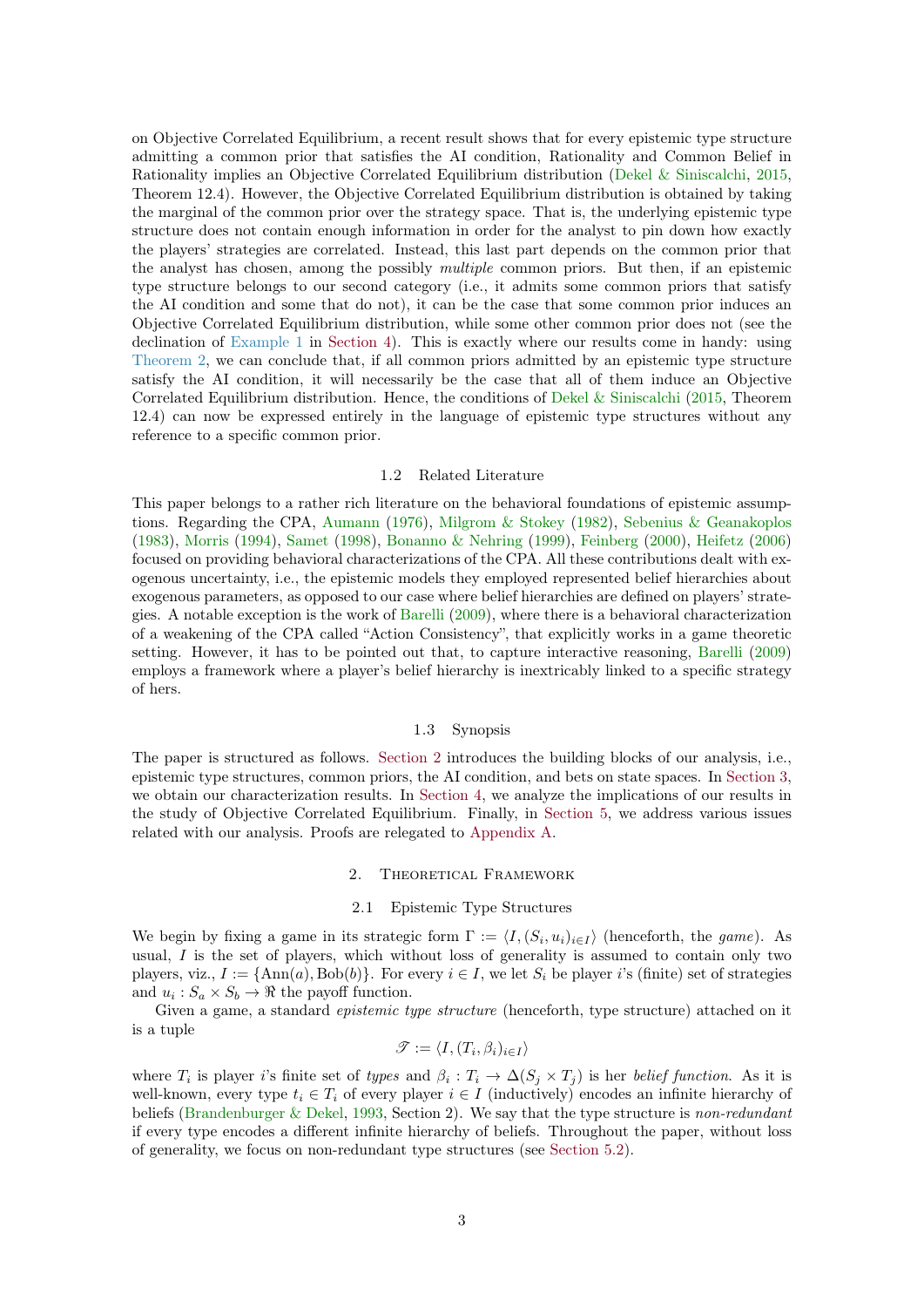Let  $\Omega := S_a \times S_b \times T_a \times T_b$  denote the state space induced by the type structure. For each  $s_i \in S_i$  and  $t_i \in T_i$ , we define the events  $[s_i] := \{s_i\} \times T_i \times S_j \times T_j$  and  $[[t_i]] := S_i \times \{t_i\} \times S_j \times T_j$ <br>representively with  $[[s_i, t_i]] := [[s_i]] \cap [[t_i]]$ respectively, with  $[s_i, t_i] := [s_i] \cap [t_i].$ 

**Definition 1 (Common Prior).** A type structure  $\mathscr T$  admits a common prior if there exists a  $\pi \in \Delta(\Omega)$  such that, for every  $i \in I$  and every  $t_i \in T_i$ ,

$$
i)\ \pi([\![t_i]\!])>0,
$$

ii)  $\beta_i(t_i)(s_j, t_j) = \pi(\llbracket s_j, t_j \rrbracket | \llbracket t_i \rrbracket),$  for all  $(s_j, t_j) \in S_j \times T_j$ .

If there exists such  $\pi$ , then  $\pi$  is deemed a common prior of  $\mathscr{T}$ , with  $\mathscr{T}$  admitting it. The set of all common priors of  $\mathscr T$  is denoted by  $\Pi_{\mathscr T} \subseteq \Delta(\Omega)$ .

Obviously, not all type structures admit a common prior. Nevertheless, throughout this paper we are only interested in type structures that admit at least one common prior. It is not difficult to see that there may exist multiple common priors.

<span id="page-3-0"></span>**Example 1.** Let  $S_a = \{U, D\}$  and  $S_b = \{L, R\}$ , and consider the type structure with type spaces  $T_a = \{t_a\}$  and  $T_b = \{t_b\}$ , and belief functions illustrated below.

|                | $(L, t_b)$ | $(R, t_b)$ |                | $(U,t_a)$ | $(D,t_a)$ |
|----------------|------------|------------|----------------|-----------|-----------|
| $\beta_a(t_a)$ | 1/2<br>. . |            | $\beta_b(t_b)$ | 1/2<br>-  |           |

Note that this type structure admits multiple common priors. Indeed, it can be easily verified that the probability measure in the following table constitutes a common prior for every  $\varepsilon \in [0, \frac{1}{2}]$ .

|           | $(L,t_b)$ | $(R, t_b)$ |
|-----------|-----------|------------|
| $(U,t_a)$ |           |            |
| $(D,t_a)$ | F.        |            |

<span id="page-3-1"></span>Table 1: A family of common priors.

Notably, even this very simple type structure has uncountably many common priors.

It has to be emphasized that we do not take  $\pi$  as a primitive of our epistemic model, as we do not consider a (fictitious) ex-ante stage from which the players' beliefs are updated conditioning on the realization of the types (see the references in [Footnote 1](#page-0-0) for a discussion of this issue). Instead, the only primitives of our model are the belief hierarchies that are encoded in the type structure. In this sense, the common prior enriches our model by inserting additional information to our model in terms of beliefs that are not described within the type structure. Take for instance the previous example with  $\varepsilon = 0$  and observe that the common prior essentially introduces new beliefs for Ann, viz., according to this common prior, once Ann has chosen  $U$ , she believes that Bob will choose  $L$  with probability 1. Clearly, we have to be careful in how we interpret and use these additional beliefs, and—ideally—we want them to be inconsequential for our game-theoretic analysis.

#### 2.2 The AI Condition

As we have discussed in the previous section, a common prior often contains additional information—beyond what is described by the type structure—due to the fact that players form conditional beliefs given each of their own strategies. As a result, we have to be aware of the fact that, upon having introduced a common prior, inconsistencies may arise. We illustrate this point in the following example.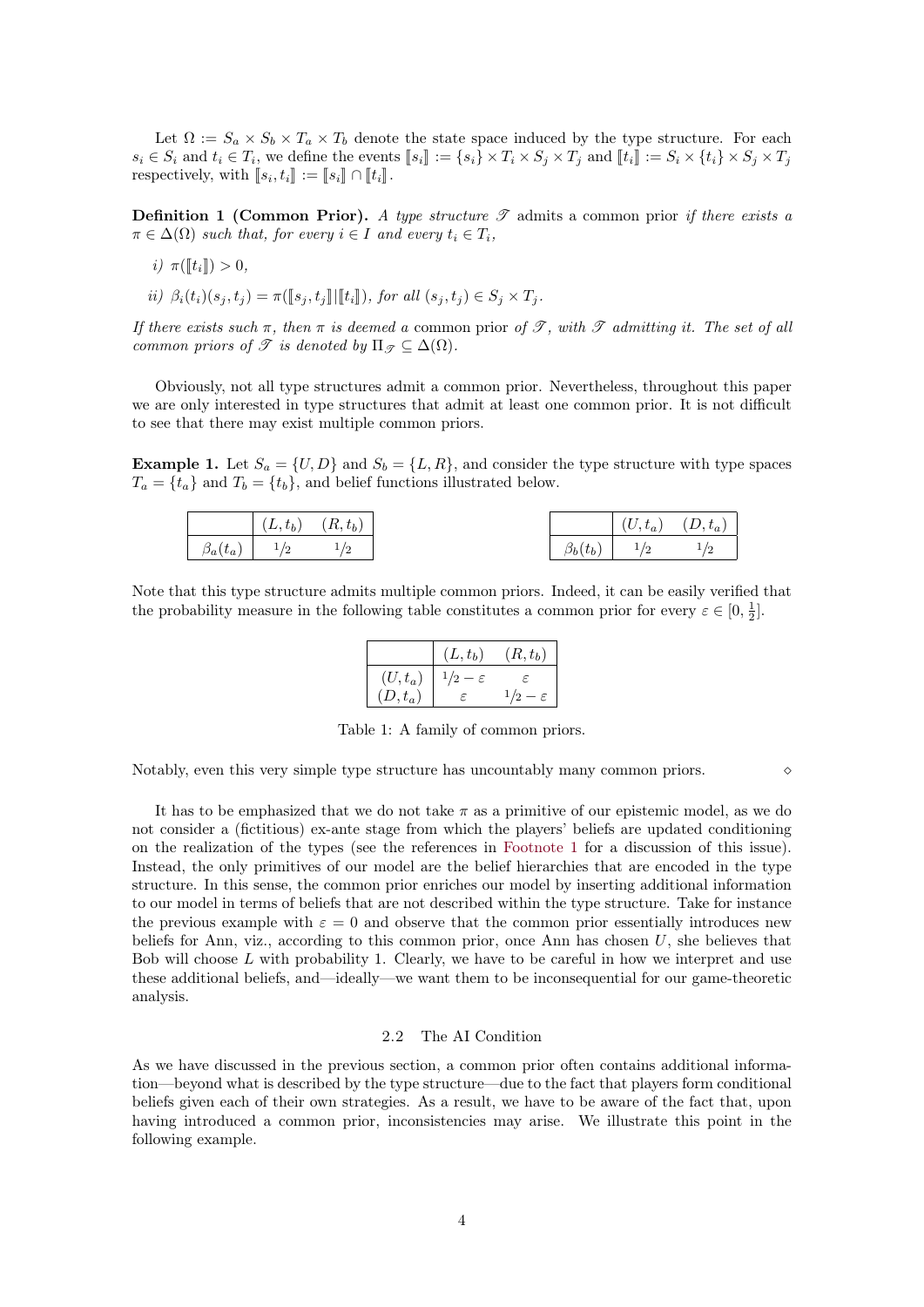<span id="page-4-1"></span>**Example 1 (cont).** First, recall that Ann's only type puts equal probability to  $(L, t_b)$  and  $(R, t_b)$ according to her belief function. Take the common prior induced by setting  $\varepsilon = 0$ . Now, observe that, if Ann chooses to play  $U$ , her beliefs induced by the common prior attach probability 1 to  $L$ . However, if she chooses to play  $D$ , her beliefs induced by the common prior attach probability 1 to R.

The inconsistency in the previous example is due to a conceptually awkward property of the common prior. Namely, according to the chosen common prior, Ann updates her beliefs without having received any new information. She does so after having conditioned with respect to an endogenous variable, viz., her own planned strategy. This is clearly at odds with the standard Bayesian view according to which updating is the result of taking into account new information. This discrepancy was first identified by [Dekel & Siniscalchi](#page-16-0) [\(2015,](#page-16-0) Example 12.4, pp.642–643), who went on to propose the following property that a common prior must satisfy in order to avoid such inconsistencies.

**Definition 2 (AI Condition).** The common prior  $\pi \in \Pi_{\mathcal{F}}$  satisfies the AI condition if, for all  $i \in I$  and all  $(s_i, t_i), (s'_i, t_i) \in S_i \times T_i$  with  $\pi([\![s_i, t_i]\!]) > 0$  and  $\pi([\![s'_i, t_i]\!]) > 0$ ,

$$
\pi([\![s_j, t_j]\!][\![s_i, t_i]\!]) = \pi([\![s_j, t_j]\!][\![s'_i, t_i]\!]),\tag{2.1}
$$

for every  $(s_j,t_j) \in S_j \times T_j$ , with  $\Pi_{\mathscr{T}}^{AI} \subseteq \Pi_{\mathscr{T}}$  denoting the set of common priors that satisfy the Al condition.

The acronym AI can stand for "Action Independence" or "Aumann Independence". It is not difficult to verify that the only common prior in [Example 1](#page-3-0) that satisfies the AI condition is the one obtained by setting  $\varepsilon = \frac{1}{4}$ . Indeed, for any other  $\varepsilon$ , it is the case that  $\pi([\![L, t_b]\!] | [\![U, t_a]\!]) = \frac{1}{2} - \varepsilon \neq \varepsilon = \pi([\![L, t_b]\!] | [\![D, t_a]\!])$ , implying that Ann's beliefs depend on her own strategy.

An important remark is warranted here: the AI condition has a bite when the type structure represents belief hierarchies about endogenous variables, viz., the players' own strategies. Whenever the type structure represents beliefs about exogenous variables (e.g., about the preferences of the players), it is clearly the case that the choice of a player's own strategy does not affect her own beliefs about said exogenous variables.

<span id="page-4-0"></span>**Remark 1.** A common prior  $\pi \in \Pi_{\mathcal{F}}$  satisfies the AI condition if and only if, for all  $(s_i, t_j) \in$  $S_i \times T_i$ 

$$
\pi([\![s_j,t_j]\!][\![s_i,t_i]\!]) = \beta_i(t_i)(s_j,t_j)
$$

for every  $i \in I$  and  $(s_i, t_i) \in S_i \times T_i$  with  $\pi([\![s_i, t_i]\!]) > 0$ , i.e., whenever conditional beliefs are<br>derived from a semman prior that estisfies the AL condition esid conditional beliefs soingide with derived from a common prior that satisfies the AI condition, said conditional beliefs coincide with those inherited from the type structure.

Following the previous remark—while assuming that the type structure  $\mathscr T$  admits some (not necessarily unique) common prior—we can classify  $\Pi_{\mathscr{T}}$  into one of the following categories:

- $(\Pi_1)$  all common priors satisfy the AI condition, i.e.,  $\Pi_{\mathscr{T}} = \Pi_{\mathscr{T}}^{AI} \neq \emptyset$ ;
- $(\Pi_2)$  there are multiple common priors, some satisfying the AI condition and some not, i.e.,  $\Pi_{\mathscr{F}} \supset$  $\Pi_{\mathscr{T}}^{AI}\neq\emptyset;$
- $(\Pi_3)$  there exists no common prior satisfying the AI condition, i.e.,  $\Pi_{\mathscr{T}}^{AI} = \emptyset$ .

Since the AI condition allows us to epistemically characterize equilibrium concepts such as Objective Correlated Equilibrium [\(Dekel & Siniscalchi,](#page-16-0) [2015,](#page-16-0) Theorem 12.4) or Nash Equilibrium [\(Dekel](#page-16-0) [& Siniscalchi,](#page-16-0) [2015,](#page-16-0) Theorem 12.7), we would like to know in which of the aforementioned categories each type structure is classified. This is actually the main research question of this paper, which we address in the following sections.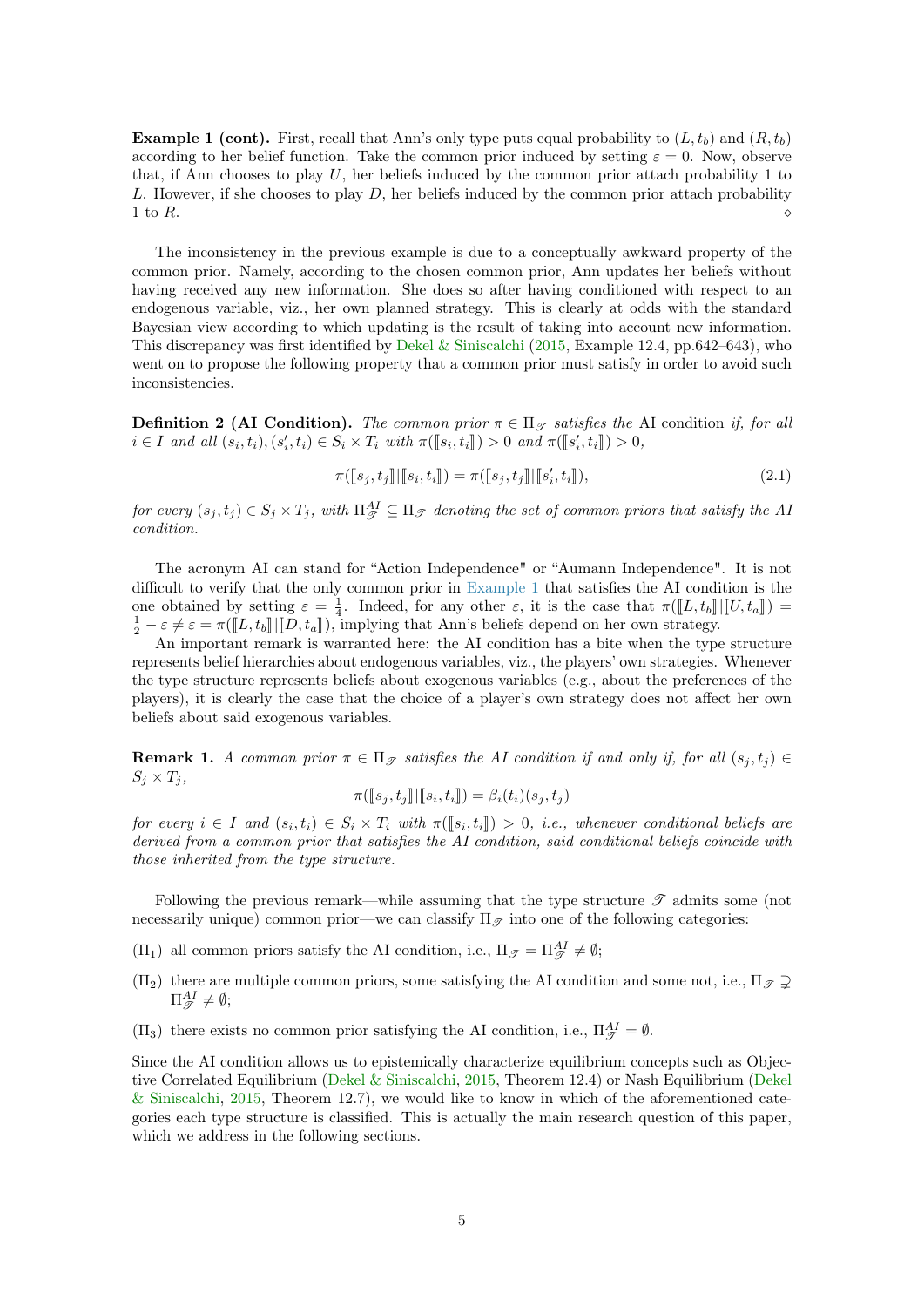#### 2.3 Bets on the State Space

<span id="page-5-0"></span>It is common practice to characterize (epistemic) properties in terms of appropriate no-betting conditions in light of the fact that a player's willingness to accept a bet is observable. Therefore, these characterizations allow us to build testable hypotheses about the property of interest. This approach dates back to the early contributions of [Milgrom & Stokey](#page-16-13) [\(1982\)](#page-16-13) and [Sebenius &](#page-16-14) [Geanakoplos](#page-16-14) [\(1983\)](#page-16-14), and the subsequent work of [Samet](#page-16-16) [\(1998\)](#page-16-16) and [Feinberg](#page-16-17) [\(2000\)](#page-16-17) among others, which have led to a full characterization of common priors in models with exogenous uncertainty. In their recent review article, [Dekel & Siniscalchi](#page-16-0) [\(2015\)](#page-16-0) conjectured that a similar characterization of the AI condition in terms of a suitable no-betting condition should be possible in type structures that represent beliefs about endogenous variables.

A bet on the state space  $\Omega$  is a profile of random variables  $g := (g_a, g_b)$ , with  $g_i \in \mathbb{R}^{\Omega}$  for each  $i \in I$ , such that  $g_a + g_b = 0$ , i.e., simply put, a bet is a zero-sum contingent claim.

**Definition 3 (Willingness to bet).** Player  $i \in I$  accepts g at some state in  $[s_i, t_i]$  is

$$
\mathbb{E}[g_i|s_i,t_i] := \sum_{s_j \in S_j} \sum_{t_j \in T_j} g_i(s_i,t_i,s_j,t_j) \cdot \beta_i(t_i)(s_j,t_j) \geq 0.
$$

Player i strictly accepts the bet at some state in  $[\![s_i, t_i]\!]$  if the previous inequality is strict.

Crucially, note that a player's willingness to accept (resp., strictly accept) a bet at some state depends on the beliefs she inherits from the type structure. That is, even if we fix a common prior  $\pi \in \Pi_{\mathscr{T}}$ , the player does not evaluate the bet using the conditional beliefs  $\pi(\cdot | [s_i, t_i])$ , but rather<br>using the conditional beliefs  $\pi(\cdot | [t_i])$  which always coincide with  $\beta_i(t_i)$ . This assumption follows using the conditional beliefs  $\pi(\cdot \|t_i\|)$  which always coincide with  $\beta_i(t_i)$ . This assumption follows naturally from the fact that our primitive concept is a type structure and not a common prior that is admitted by it. We illustrate this point in the context of [Example 1.](#page-3-0)

Example 1 (cont). Take the bet that pays Ann the following amounts at each state.

|           | $(L,t_b)$ | $(R, t_b)$ |
|-----------|-----------|------------|
| $(U,t_a)$ | 20        | $-10$      |
| $(D,t_a)$ | $-10$     | 10         |

It is clear that according to the beliefs that Ann inherits from the type structure, she (weakly) accepts the bet at every state in  $[D, t_a]$ , as she attaches probability  $\frac{1}{2}$  to each of Bob's strategy-<br>type pair thus violding zero expected payoff at both states in  $[D, t]$ . If we instead used the type pair thus yielding zero expected payoff at both states in  $[D, t_a]$ . If we instead used the common prior to evaluate the bet, Ann's willingness to accept it would depend on which—among the multiple common priors—we would fix, viz., for  $\varepsilon = \frac{1}{4}$  her willingness to bet would be the same as above, for  $\varepsilon < \frac{1}{4}$  she would reject the bet in  $[[D, t_a]],$  whereas for  $\varepsilon > \frac{1}{4}$  she would strictly accept<br>it in  $[[D, t]]$ . But again, which common prior is fixed from the set  $[[\alpha, t]]$  is an arbitrary modelling it in  $[D, t_a]$ . But, again, which common prior is fixed from the set  $\Pi_{\mathscr{T}}$  is an arbitrary modelling choice that the analyst makes and it is not based on parameters one can elicit choice that the analyst makes and it is not based on parameters one can elicit.

Going a step further, even if we use the beliefs that come from the type structure to evaluate the bet at each state, players can influence the outcome of the bet by suitably choosing their own strategy. For instance, in the previous example, it is clear that Ann would prefer to choose U to get access to the good payoff of 20. However, this would have implications for her behavior in the underlying game  $\Gamma$  and—a fortiori—on the beliefs in our type structure. This would be clearly undesirable, in the sense that the bet that we would be using to test a property of the type structure (viz., the AI condition) would affect the type structure itself, i.e., we would be having a Heisenberg type of effect. To avoid such a phenomenon, we restrict attention to bets that cannot be manipulated by the players.

**Definition 4 (Strategy-Invariant Bet).** A bet q is called strategy-invariant (henceforth, SI) for type  $t_i \in T_i$  of player  $i \in I$  if

$$
\mathbb{E}[g_i|s_i,t_i] = \mathbb{E}[g_i|s_i',t_i]
$$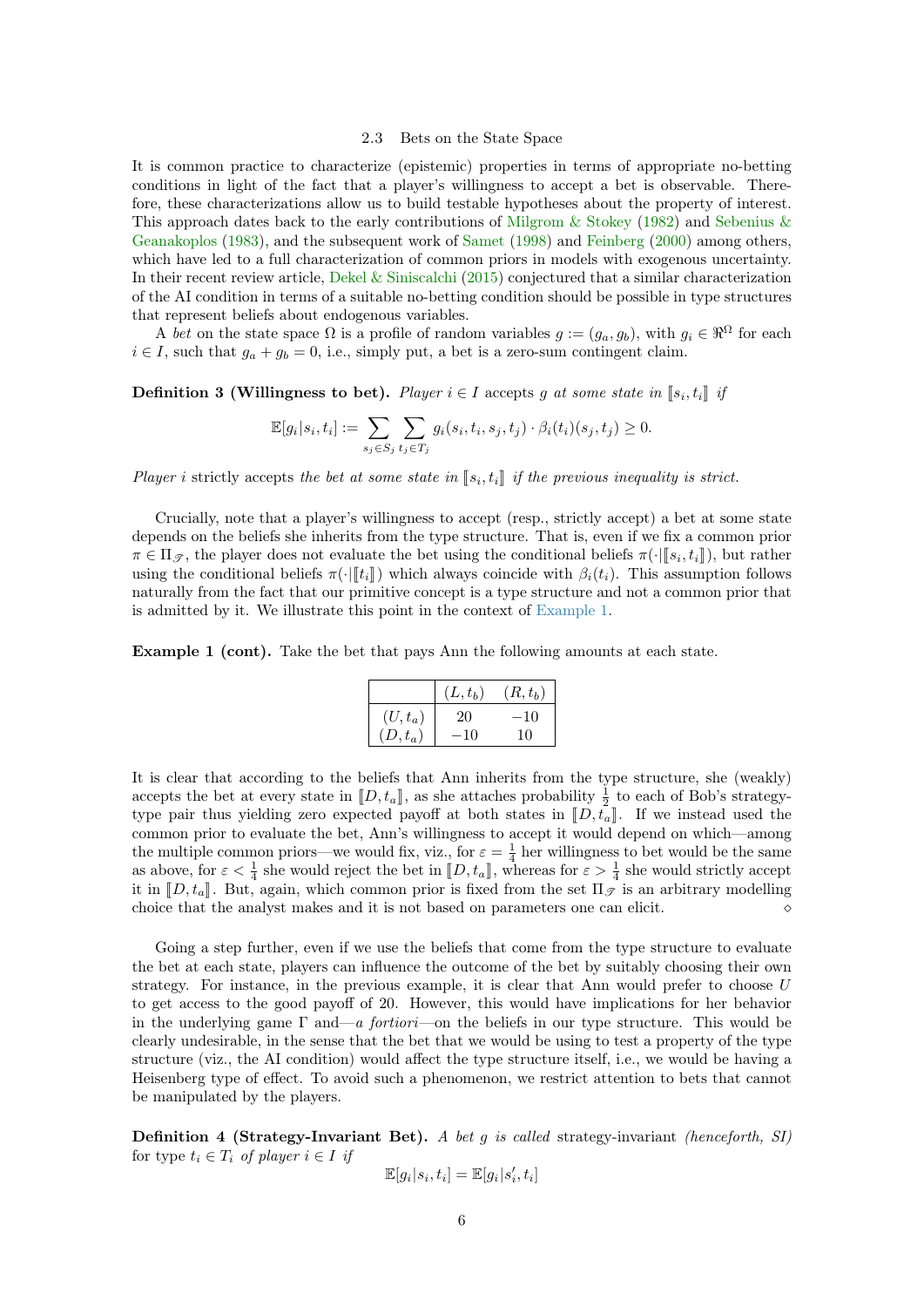<span id="page-6-2"></span>for every  $s_i, s'_i \in S_i$ . A bet is SI if it is SI with respect to every  $t_i \in T_i$  and every  $i \in I$ .

The underlying idea is that, conditional on a type  $t_i$ , player i receives the same expected payoff irrespective of the strategy chosen. Hence, the bet does not interfere with the incentives that the player faces in the underlying game and—given that this is the case for every type of every player—the introduction of the bet does not affect the underlying type structure. For instance, in the previous example, to obtain an SI bet we can replace Ann's payoff of 20 with a payoff of 10. Indeed, notice that in such a case, Ann would receive 0 in expectation irrespective of whether she chooses  $U$  or  $D$  and the same is true for Bob irrespective of whether he chooses  $L$  or  $R$ . Throughout the rest of the paper, we focus exclusively on SI bets.

**Definition 5 (No-Betting Condition).** An SI bet q is mutually acceptable if, for every  $i \in I$ and every  $(s_i, t_i) \in S_i \times T_i$ ,

$$
\mathbb{E}[g_i|s_i, t_i] \ge 0,
$$

with at least one inequality being strict.

That is, we call an SI bet mutually acceptable if every player accepts it at every state and there exists at least one player who strictly accepts it at some state. Our main research question then becomes whether we can classify type structures that admit a common prior into one of the categories  $(\Pi_1), (\Pi_2), (\Pi_3)$  based on the existence of mutually acceptable bets. The remaining of the paper addresses this question.

## 3. Characterization Results

# 3.1 Is there a Common Prior satisfying the AI Condition?

<span id="page-6-1"></span>We begin by identifying the type structures  $\mathscr T$  which admit a common prior that satisfies the AI condition. Formally, what we do first is to provide necessary and sufficient conditions in terms of the existence of mutually acceptable SI bets so that  $\Pi_{\mathcal{T}}^{AI} \neq \emptyset$ . In other words, our first result indicates if the type structure belongs into one of the first two categories (viz.,  $(\Pi_1)$ ) or  $(\Pi_2)$ ) or whether it belongs to the third category (viz.,  $(\Pi_3)$ ). This result already answers affirmatively the conjecture of [Dekel & Siniscalchi](#page-16-0) [\(2015\)](#page-16-0).

<span id="page-6-0"></span>**Theorem 1.** Given a type structure  $\mathscr{T}$ , the following hold.

- i) If there exists some common prior that satisfies the AI condition (i.e., if  $\Pi_{\mathcal{F}}^{AI} \neq \emptyset$ ), then there exists no mutually acceptable SI bet.
- ii) If there exists no common prior satisfying the AI condition (i.e., if  $\Pi_{\mathscr{T}}^{AI} = \emptyset$ ), then there exists a mutually acceptable SI bet.

The full proof of the result is relegated to [Appendix A.](#page-13-0) For the time being, we provide some intuition together with an illustration by means of examples.

The underlying idea behind the proof of part (i) is similar to the one in [Sebenius & Geanakoplos](#page-16-14) [\(1983\)](#page-16-14). In particular, we begin with the observation (first made in [Remark 1\)](#page-4-0) that we can arbitrarily replace the beliefs  $\beta_i(t_i)$  inherited from the type structure with the conditional beliefs  $\pi(\cdot | [s_i, t_i])$ given by a common prior that satisfies the AI condition. Hence, we can construct an auxiliary Aumann structure over the same state space  $\Omega$  with the common prior  $\pi$  such that, for every SI bet, the willingness to accept the bet using the beliefs  $\beta_i(t_i)$  is the same as the willingness to accept it using the beliefs  $\pi(\cdot | [s_i, t_i])$  at every state and for every player. But then, by [Sebenius](#page-16-14)<br>fr Coanakoplas (1983, Proposition 2), no mutually acceptable bet evident in the auxiliary Aumann [& Geanakoplos](#page-16-14) [\(1983,](#page-16-14) Proposition 2), no mutually acceptable bet exists in the auxiliary Aumann structure and—a fortiori—not in our original type structure either. Let us provide an illustration.

Example 1 (cont). Consider the unique common prior that satisfies the AI condition, viz., let  $\varepsilon = \frac{1}{4}$ , implying that  $\pi \in \Pi_{\mathcal{T}}^{AI}$  is uniformly distributed in  $\Omega$ . Take an SI bet that pays to Ann the following amounts at each state.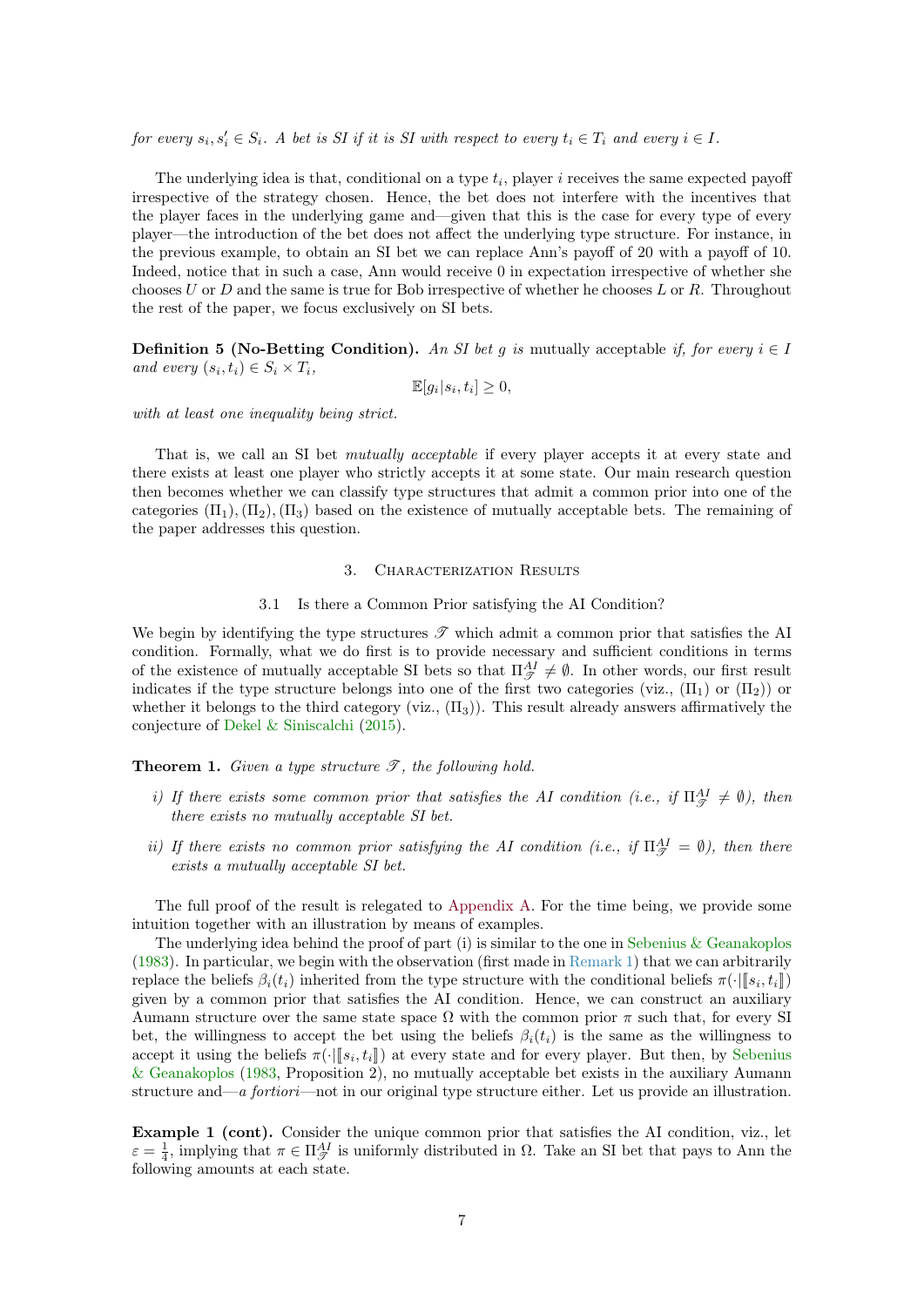|           | $(L,t_b)$ | $(R, t_b)$ |
|-----------|-----------|------------|
| $(U,t_a)$ | $v_1$     | $v_2$      |
| $(D,t_a)$ | $v_3$     | $v_4$      |

<span id="page-7-0"></span>Notice that in order for this bet to mutually acceptable, it must be the case that the following two inequalities hold for Ann:

$$
v_1 + v_2 \geq 0,
$$
  

$$
v_3 + v_4 \geq 0.
$$

Likewise, it must be the case that the following two inequalities hold for Bob:

$$
-v_1 - v_3 \geq 0, \n-v_2 - v_4 \geq 0.
$$

At the same time, one of the previous four inequalities must be strict. Clearly, this cannot occur. If this was the case, by adding the respective sides of the four inequalities, we would obtain  $0 > 0$ , which is an obvious contradiction.

Now, let us switch to part (ii) of the theorem. Here, the argument is slightly more involved. In the first step we make use of earlier results by [Samet](#page-16-16) [\(1998\)](#page-16-16) and [Feinberg](#page-16-17) [\(2000\)](#page-16-17). In particular, once again we construct an auxiliary Aumann structure over  $\Omega$  with the conditional beliefs given each information set  $[s_i, t_i]$  being set the same as the ones given by  $\beta_i(t_i)$ . The key observation is<br>that since  $\Pi^{AI} = \emptyset$  there exists no common prior in our auxiliary Aumann structure concreting that, since  $\Pi_{\mathscr{T}}^{AI} = \emptyset$ , there exists no common prior in our auxiliary Aumann structure generating these conditional beliefs. Hence, by [Samet](#page-16-16) [\(1998,](#page-16-16) Claim, p.173) and [Feinberg](#page-16-17) [\(2000,](#page-16-17) Theorem 2, p.146), there exists a mutually acceptable bet in the Aumann structure. However, this bet is not necessarily SI. Thus, with a sequence of transformations, we obtain a new SI bet which keeps the willingness of every player to bet at every state unchanged. As a result, since the original bet was mutually acceptable, so is this new SI bet, thus completing the proof. We illustrate the key ideas with an example.

**Example 2.** Once again consider the strategy sets  $S_a = \{U, D\}$  and  $S_b = \{L, R\}$ , and take the type structure with type spaces  $T_a = \{t_a\}$  and  $T_b = \{t_b, t'_b\}$  and belief functions illustrated below.

|                | $(L,t_b)$                   | $(R,t_b)$ |                 | $(U,t_a)$ | $(D,t_a)$ |
|----------------|-----------------------------|-----------|-----------------|-----------|-----------|
|                |                             |           | $\beta_b(t_b)$  |           |           |
| $\beta_a(t_a)$ | $\sqrt{2}$<br><b>+</b><br>▵ |           | $\beta_b(t'_b)$ |           |           |

Observe that the only common prior that this type structure admits is the one below.

|            | $(L,t_b)$ | $(R, t'_b)$       |
|------------|-----------|-------------------|
| $(U,t_a)$  | 1/2       | $\mathbf{\Omega}$ |
| $(D, t_a)$ |           |                   |

Clearly, this common prior does not satisfy the AI condition. Thus, let us begin by taking the following auxiliary Aumann structure over  $\Omega$  with the following information partitions (with Ann's partition on the left and Bob's on the right) and the corresponding conditional beliefs given each cell of the partition.

|            | $(L, t_b)$ | $(R, t'_h)$ |            | $(L, t_b)$ | $(R, t'_b)$ |
|------------|------------|-------------|------------|------------|-------------|
| $(U, t_a)$ | 1/2        | /2          | $(U, t_a)$ |            |             |
| $(D, t_a)$ | 1/2        | /2          | $(D,t_a)$  |            |             |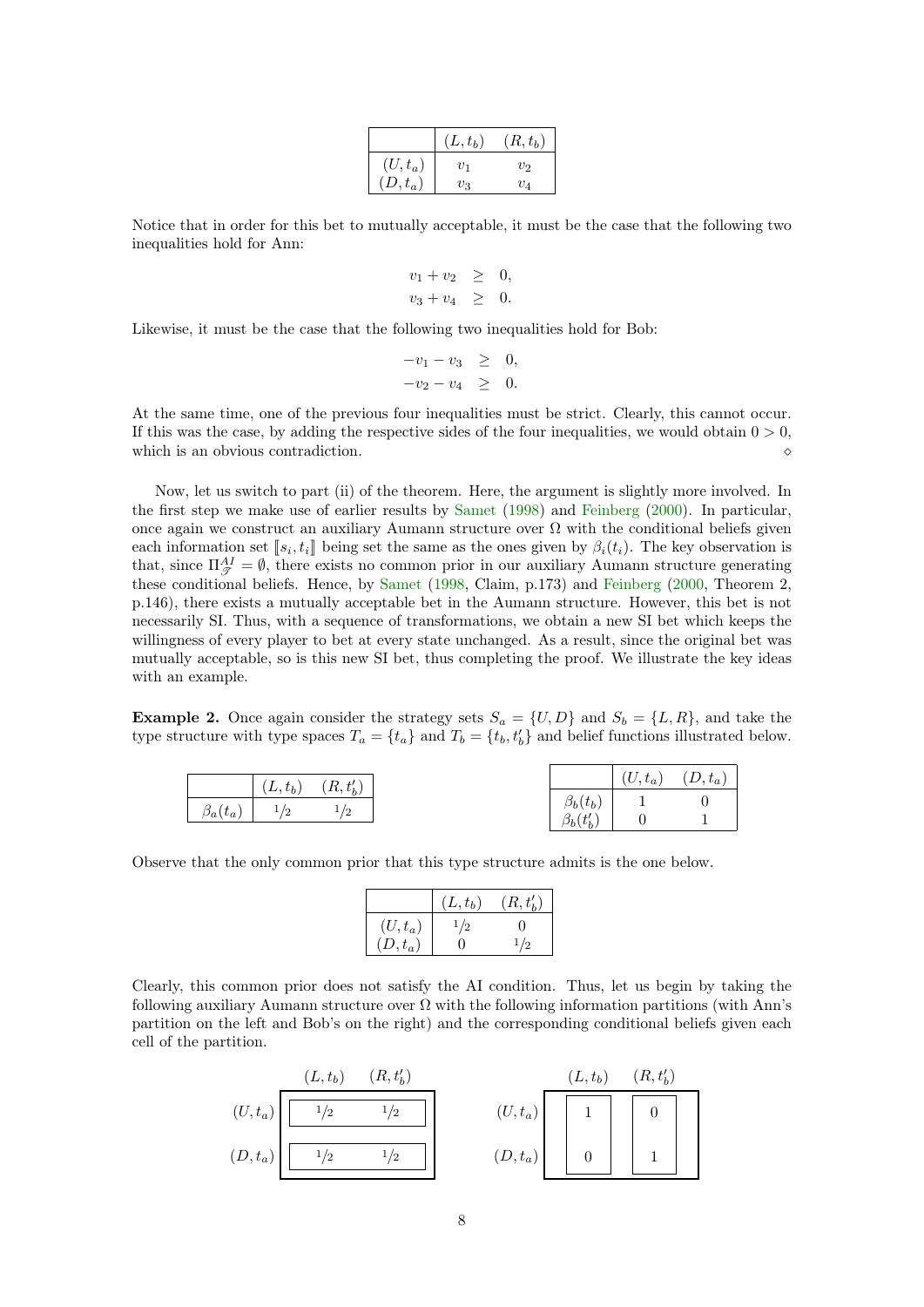Notice that the conditional beliefs given each  $[s_i, t_i]$  coincide with those given by the type structure.<br>However, those conditional beliefs cannot have been derived from a common prior, because, had However, these conditional beliefs cannot have been derived from a common prior, because, had such a prior existed, it would have belonged to  $\Pi_{\mathscr{T}}^{AI}$ , which we know is empty. Therefore, we can find a mutually acceptable bet in this Aumann space. Say this bet is the one that pays Ann the amounts shown below.

|           | $(L, t_b)$         | $(R, t'_h)$ |
|-----------|--------------------|-------------|
| $(U,t_a)$ | $\scriptstyle v_1$ | $v_2$       |
| $(D,t_a)$ | Vз                 | $v_4$       |

Of course, if this bet is SI, then we are done. Thus, suppose it is not, implying—without loss of generality—that

$$
v_1 + v_2 > v_3 + v_4 \ge 0.
$$

Then take the constant

$$
c := \frac{1}{2}(v_1 + v_2) - \frac{1}{2}(v_3 + v_4) > 0
$$

and subtract it from every payment in the upper information set of Ann. This will yield a new transformed bet that pays Ann the amounts shown below.

|           | $(L,t_b)$ | $(R, t'_{h})$ |
|-----------|-----------|---------------|
| $(U,t_a)$ | $v_1-c$   | $v_2-c$       |
| $(D,t_a)$ | $v_3$     | $v_A$         |

First of all, observe that the new bet is SI, as the expected payoff of Ann is the same at all states within  $\llbracket t_a \rrbracket$ . At the same time, Bob has become better off, as our transformation only subtracted payoffs from Ann and—a fortiori—added payoffs to Bob. Finally, observe that this transformation does not affect whether the bet is SI for Bob's types, i.e., the transformed bet is SI for any given type of Bob if and only if the original one was SI (which—incidentally—it trivially was). This is because we add the same constant payment to all states that correspond to any given strategy-type pair of Ann. As a result, the new transformed bet that we obtain is both mutually acceptable and SI. For the sake of illustration, such a bet could be one that pays  $g_a(U, t_a, L, t_b) = g_a(D, t_a, R, t'_b) = -1$ and  $g_a(D, t_a, R, t_b) = g_a(U, t_a, L, t'_b)$  $) = 1.$ 

# 3.2 Do all Common Priors satisfy the AI Condition?

In the previous section we provided necessary and sufficient conditions that identify whether a type structure admits a common prior that satisfies the AI condition. In particular, if the answer is positive, we can conclude that the type structure is classified in category  $(\Pi_1)$  or  $(\Pi_2)$ , i.e., either all common priors satisfy the AI condition, or there are additional common priors that do not satisfy the AI condition. In this section, we provide a second result that identifies—again in terms of a no-betting condition—which of the two it is the case.

We begin with the premise that  $\Pi_{\mathcal{T}}^{\{A\}} \neq \emptyset$ , i.e., there exists a common prior satisfying the AI condition, implying (by [Theorem 1\)](#page-6-0) that there exists no mutually acceptable SI bet between Ann and Bob. Now, we extend our type structure by introducing a dummy player (henceforth, the outside observer ). The outside observer has a single strategy that is completely inconsequential to anybody and his beliefs are given by a common prior  $\pi \in \Pi_{\mathcal{F}}$ .

Formally, given a game  $\Gamma$ , the *extended game* is the tuple  $\overline{\Gamma} := \langle \overline{I}, (\overline{S}_i, \overline{u}_i)_{i \in \overline{I}} \rangle$ , where  $\overline{I} := I \cup \{d\}$ is the original set of players augmented by the outsider observed,  $\overline{S}_i := S_i$  for each  $i \in I$  and  $\overline{S}_d := \{s_d\}$  for the outside observer, and finally  $\overline{u}_i(s_a, s_b, s_d) := u_i(s_a, s_b)$  for each original player  $i \in I$  and  $\overline{u}_d(s_a, s_b, s_d) := 0$  for the outside observer, for each extended strategy profile  $(s_a, s_b, s_d)$ .

Now, take a standard type structure  $\mathscr T$  (over the original game) admitting common priors and fix an arbitrary  $\pi \in \Pi_{\mathscr{T}}$ . Extend the type structure to

$$
\overline{\mathscr{T}}_\pi:=\langle \overline{I}, (\overline{T}_i,\overline{\beta}_i)_{i\in \overline{I}}\rangle,
$$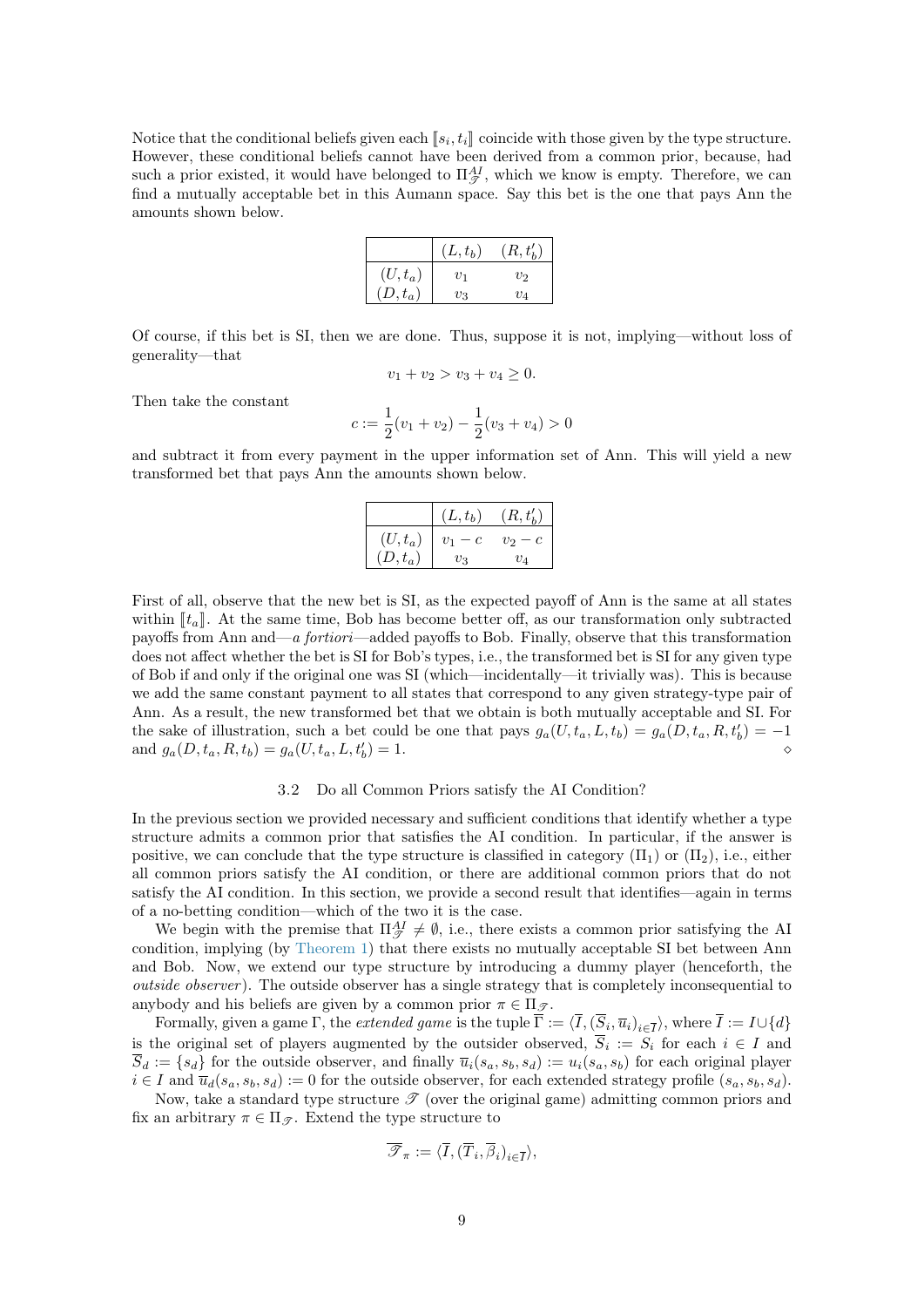such that  $T_i := T_i$  for every original player  $i \in I$  and  $T_d := \{t_d\}$  for the outside observer, with  $\overline{\beta}_i(t_i)(s_j,t_j,s_d,t_d) := \beta_i(t_i)(s_j,t_j)$  for each  $i \in I$  and  $\overline{\beta}_d(t_d)(s_i,t_i,s_j,t_j) := \pi(s_i,t_i,s_j,t_j)$  for the outside observer, for each original state  $(s_i, t_i, s_j, t_j) \in \Omega$ . That is, the original players inherit the beliefs from the original standard type structure, while the outside observer adopts the beliefs that are given by the common prior. We deem this object the extended type structure.

It is straightforward to verify that the extended state space  $\overline{\Omega} = \overline{S}_a \times \overline{T}_a \times \overline{S}_b \times \overline{T}_b \times \overline{S}_d \times \overline{T}_d$  is homeomorphic to the original state space  $\Omega$ . Indeed, we simply need to take each  $(s_a, t_a, s_b, t_b) \in \Omega$ and augment it with the outside observer's unique strategy-type pair to obtain the corresponding state  $(s_a, t_a, s_b, t_b, s_d, t_d) \in \overline{\Omega}$ . In this sense, with a slight abuse of notation and without loss of generality, we keep using the original state space to also identify states in the extended state space.

An extended bet on the state space  $\Omega$  is a profile of random variables  $\bar{g} := (\bar{g}_a, \bar{g}_b, \bar{g}_d)$ , with  $\overline{g}_i \in \Re^{\Omega}$  for each  $i \in \overline{I}$ , such that  $\overline{g}_a + \overline{g}_b + \overline{g}_d = 0$ . We keep restricting attention to SI bets and notice that every extended bet is trivially SI for the outside observer: hence, we only need to make sure that an extended bet is SI for the original players. Willingness (resp., strict willingness) to accept a bet is naturally extended to the present framework, viz., player  $i \in \overline{I}$  accepts  $\overline{g}$  at some state in  $[s_i, t_i]$  if  $\mathbb{E}[\overline{g}_i | s_i, t_i] \geq 0$  and strictly accepts it if the inequality is strict. Then we can<br>naturally state the no betting condition appropriate for this framework as follows: an ortanded SI naturally state the no-betting condition appropriate for this framework as follows: an extended SI bet  $\overline{q}$  is mutually acceptable if every player  $i \in \overline{I}$  accepts it at every state and there exists at least one player who strictly accepts it at some state.

We now state our second result, which allows us to identify whether the original type structure  $\mathscr{T}$  is classified in the category  $(\Pi_1)$  or in the category  $(\Pi_2)$ , by means of the existence of a mutually acceptable extended SI bet.

<span id="page-9-0"></span>Theorem 2. Fix a standard type structure that admits a common prior that satisfies the AI condition, i.e.,  $\Pi_{\mathcal{T}}^{AI} \neq \emptyset$ . Then the following hold.

- i) If all common priors in  $\Pi_{\mathscr{T}}$  satisfy the AI condition (i.e., if  $\Pi_{\mathscr{T}}^{AI} = \Pi_{\mathscr{T}}$ ), then there exists no mutually acceptable extended SI bet.
- ii) If there exists a common prior in  $\Pi_{\mathcal{T}}$  that does not satisfy the AI condition (i.e., if  $\Pi_{\mathcal{T}}^{AI} \subsetneq$  $\Pi_{\mathcal{I}}$ , then there exists a mutually acceptable extended SI bet.

Once again, we relegate the formal proof to [Appendix A](#page-13-0) and here we only provide some intuition. Proving part (i) of the theorem follows directly from [Theorem 1.](#page-6-0) In particular, pick an arbitrary common prior (which, by hypothesis, satisfies the AI condition) and—once again—construct an auxiliary Aumann model in which the conditional beliefs given each information set are derived from said common prior. Hence, there is no mutually acceptable extended SI bet. Finally, observe that the willingness to accept any extended SI bet in the auxiliary Aumann model is the same as the willingness to accept the same bet using the beliefs that are derived from the extended type structure, which completes our argument. We now provide an illustration of what above.

**Example 3.** Once again, let  $S_a = \{U, D\}$  and  $S_b = \{L, R\}$ , and consider the type structure with type spaces  $T_a = \{t_a, t'_a\}$  and  $T_b = \{t_b, t'_b\}$ , and belief functions illustrated below.

|                                      | $(L,t_b)$ | $(R,t_b^\prime)$ |                 | $(U, t_a)$ | $(D,t_a^\prime)$ |
|--------------------------------------|-----------|------------------|-----------------|------------|------------------|
|                                      |           |                  | $\beta_b(t_b)$  |            |                  |
| $\frac{\beta_a(t_a)}{\beta_a(t'_a)}$ |           |                  | $\beta_b(t'_b)$ |            |                  |

Notice that the distribution below is a common prior admitted by the type structure for every  $\delta \in (0,1)$ .

|                  | $(L,t_b)$ | $(R, t'_{h})$ |
|------------------|-----------|---------------|
| $(U,t_a)$        |           |               |
| $(D,t_a^\prime)$ |           |               |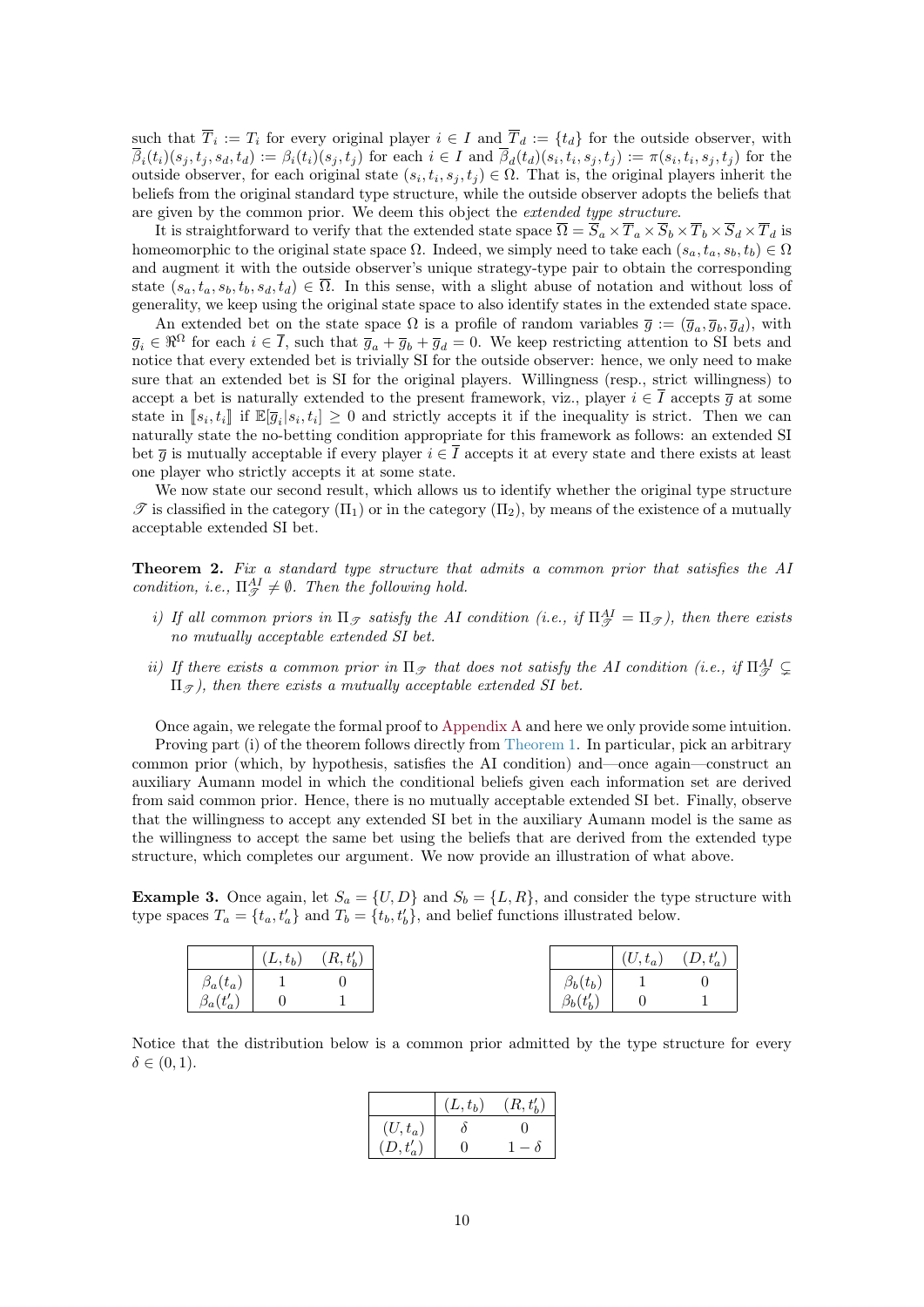<span id="page-10-1"></span>In fact, these are all the common priors that our type structure admits. Now, it is clear that they all satisfy the AI condition and it is not difficult to see that there exists no extended SI bet which is mutually acceptable. Indeed, take an arbitrary bet that pays Ann and Bob at each state the following amounts.

|           | $(L,t_b)$      | $(R, t'_{h})$                    |
|-----------|----------------|----------------------------------|
| $(U,t_a)$ | $v_1^a, v_1^b$ | $v_2^a, v_2^b$                   |
| $(D,t_a)$ | $v_3^a, v_3^b$ | $\eta$ <sup>U</sup><br>$v_4^u$ . |

Notice that, in order for Ann to (weakly) accept this bet, it must be the case that  $v_1^a \geq 0$  and  $v_4^a \geq 0$  and, likewise for Bob, to (weakly) accept this bet we must have  $v_1^b \geq 0$  and  $v_4^b \geq 0$ . But then it is the case that the outside observer's expected payoff is equal to

$$
-\delta(v_1^a + v_1^b) - (1 - \delta)(v_4^a + v_4^b) \le 0,
$$

with equality holding if and only if  $v_1^a = v_4^a = v_1^b = v_4^b = 0$ . Hence, there exists no mutually acceptable extended SI bet.  $\hfill \diamond$ 

Concerning part (ii) of the theorem, here our proof is constructive and proceeds as follows. First of all, since there exists a common prior that satisfies the AI condition, there exists no mutually acceptable SI bet between Ann and Bob (by [Theorem 1\)](#page-6-0). Nevertheless, since there also exists a common prior  $\pi$  that does not satisfy the AI condition, it is necessarily the case that some player (among the original players) evaluates a bet at some state using the beliefs that are inherited from the type structure, which differ from the conditional beliefs given from the common prior  $\pi$ . On the other hand, the outside observer does use  $\pi$  to evaluate a bet. This discrepancy allows us to construct a bet that pays Ann and Bob 0 in expectation at every state, and yields a strictly positive expected payoff to the outside observer. This is clearly a mutually acceptable extended SI bet. We now provide an illustration of this point.

Example 1 (cont). Consider a common prior that does not satisfy the AI condition, e.g., let  $\varepsilon = 0$ . Then consider the bet that pays Bob 0 at every state and pays Ann the amounts depicted in the following table.

|           | $(L,t_b)$ | $(R, t_b)$ |
|-----------|-----------|------------|
| $(U,t_a)$ |           |            |
| $(D,t_a)$ |           |            |

Obviously, Ann receives 0 in expectation at all states, as she uses the beliefs she inherits from the type structure, which distribute probability uniformly across 1 and −1. On the other hand, the outside observer uses the beliefs that come from the common prior, which put probability 1 to the two states where Ann receives −1, and—as a result—the outside observer gets 1 in expectation, i.e., he strictly accepts the bet. Therefore, this is a mutually acceptable extended SI bet.

#### 4. Objective Correlated Equilibrium & the AI Condition

<span id="page-10-0"></span>We now focus on how our results allow us a deeper understanding of the role of the AI condition for existing epistemic characterizations of Objective Correlated Equilibrium (henceforth, OCE). According to the original characterization of [Aumann](#page-16-4) [\(1987\)](#page-16-4), common knowledge of rationality together with a common prior yield an OCE distribution. However, Aumann's model has the feature that each type (viz., each partition cell in Aumann's language) is exogenously endowed with a strategy. As a result, the AI condition is automatically satisfied (which is why we do not need to explicitly postulate it in Aumann's theorem), but—at the same time—bundling each type with a given strategy leads to the shortcoming that it is not always possible to elicit the belief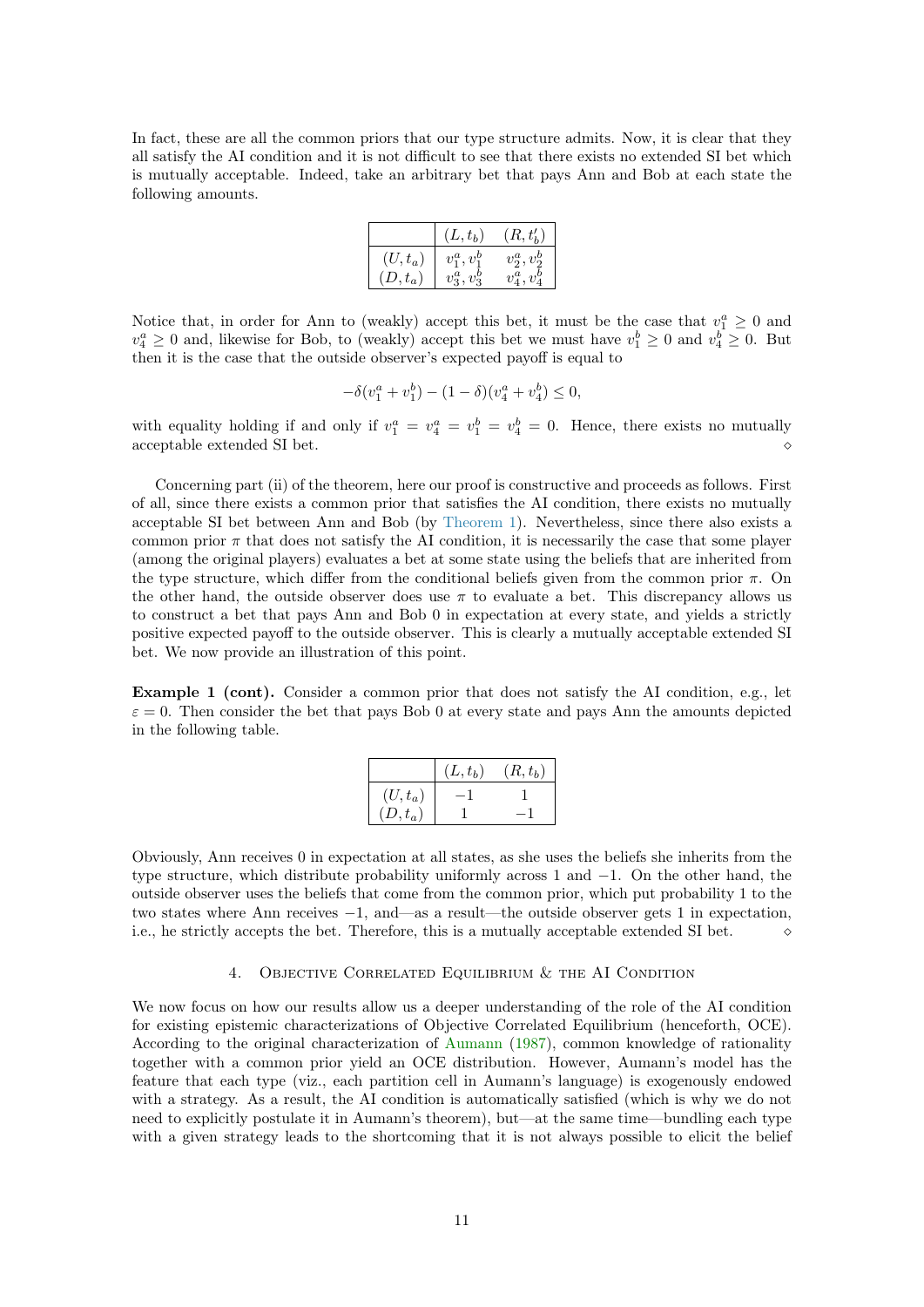<span id="page-11-3"></span>hierarchies of a player.<sup>[5](#page-11-0)</sup>

To deal with these issues, [Dekel & Siniscalchi](#page-16-0) [\(2015\)](#page-16-0) minimally modify Aumann's conditions to obtain the following result: a type structure expressing Rationality and Common Belief in Ratio-nality<sup>[6](#page-11-1)</sup> together with a common prior that satisfies the AI condition leads to an OCE distribution. Formally, take a type structure  $\mathscr{T}$  that admits a common prior  $\pi \in \Pi_{\mathscr{T}}^{AI}$  such that, for every  $i \in I$ and every  $(s_i, t_i) \in S_i \times T_i$  with  $\pi([\![s_i, t_i]\!]) > 0$ , we have

$$
\sum_{s_j \in S_j} \pi([\![s_j]\!][[\![s_i, t_i]\!]) \cdot u_i(s'_i, s_j) \ge \sum_{s_j \in S_j} \pi([\![s_j]\!][[\![s'_i, t_i]\!]) \cdot u_i(s'_i, s_j),
$$

for every  $s_i' \in S_i$ . Then  $\text{marg}_S \pi$  is an OCE distribution [\(Dekel & Siniscalchi,](#page-16-0) [2015,](#page-16-0) Theorem  $12.4$ ).<sup>[7](#page-11-2)</sup>

Here we should crucially note that the choice of the common prior (among the multiple common priors that exist) plays a significant role in the previous result. This is easily verified by the fact that the common prior is directly used to obtain the OCE distribution. Thus, it might be the case that the same type structure  $\mathscr T$  induces an OCE for some common priors in  $\Pi_{\mathscr T}$  and not for some others. We now illustrate that this is indeed the case.

Example 1 (cont). Consider the standard symmetric coordination game below.

Bob  
\n
$$
\begin{array}{c|c}\n & L & R \\
\hline\nL & R & \\
\hline\nD & 0,0 & 1,1\n\end{array}
$$

We append on it the type structure originally described in this example, which we reproduce below.

$$
\begin{array}{|c|c|c|c|c|} \hline & (L, t_b) & (R, t_b) & \\ \hline & \beta_a(t_a) & ^{1\!2} & ^{1\!2} & \\ \hline \end{array}
$$

First of all, given that we let RCBR denote the event in  $\Omega$  that captures Rationality and Common Belief in Rationality, it has to be observed that in this type structure we have RCBR  $=$  $\{(U, t_a, L, t_b), (U, t_a, R, t_b), (D, t_a, L, t_b), (D, t_a, R, t_b)\},$  i.e., RCBR does not rule out anything. Now, given the family of common priors in [Table 1,](#page-3-1) consider the common prior induced by  $\varepsilon = \frac{1}{2}$  represented below.

|           | $(L,t_b)$ | $(R, t_b)$ |
|-----------|-----------|------------|
| $(U,t_a)$ | 0         | 1/2        |
| $(D,t_a)$ | 1/2       | ' '        |

Clearly, this common prior does not satisfy the AI condition. Moreover, it does not induce an OCE distribution, as it leads the players to miscoordinate with probability 1. If instead we had chosen from [Table 1](#page-3-1) another common prior that satisfied the AI condition (i.e., if we had chosen  $\varepsilon = \frac{1}{4}$ ), we would have had a type structure expressing Rationality and Common Belief in Rationality along with a common prior satisfying the AI condition. Thus, from [Dekel & Siniscalchi](#page-16-0) [\(2015,](#page-16-0) Theorem 12.4), the resulting distribution of strategy profiles would have constituted an OCE.

The conclusion is that the epistemic conditions for OCE cannot be expressed entirely within a type structure, but a reference to the choice of the common prior has to be made. This is

<span id="page-11-0"></span><sup>5</sup>A referee pointed out the following additional problem of the model employed by Aumann: given a player's higher-order beliefs, the model does not rule out the possibility that there could be correlation between this player's beliefs over her own actions and her beliefs about the other players' actions and higher-order beliefs.

<span id="page-11-2"></span><span id="page-11-1"></span> $6$ See [Dekel & Siniscalchi](#page-16-0) [\(2015,](#page-16-0) Section 12.3.1).

<sup>7</sup>To be more precise, [Dekel & Siniscalchi](#page-16-0) [\(2015\)](#page-16-0) also impose a minimality condition, which is not relevant for our discussion, and therefore it is without loss of generality to omit explicit reference to it. As a side remark, this minimality condition is equivalent to our assumption of working with type structures that are non-redundant.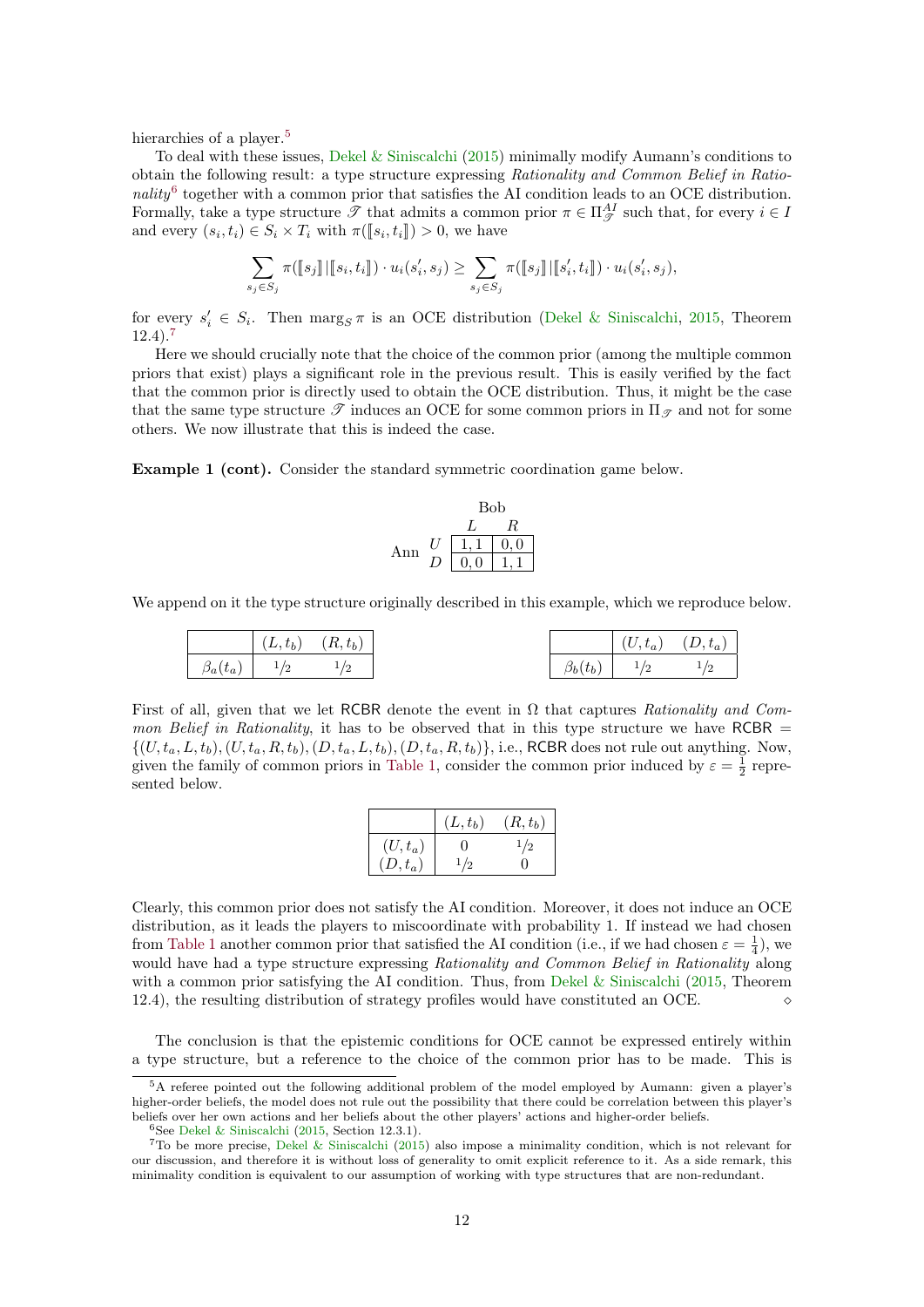<span id="page-12-2"></span>exactly where our results come in handy: following [Theorem 2,](#page-9-0) if the type structure under scrutiny does not allow for side-betting with an outside observer, then all common priors satisfy the AI condition and—as a result—all common priors that the type structure  $\mathscr T$  admits do induce an OCE distribution. We emphasize this point in the following corollary.

**Corollary 1.** Fix a standard type structure  $\mathscr T$  such that there exists no mutually acceptable extended SI bet. Then, for every common prior  $\pi \in \Pi_{\mathcal{T}}$  such that supp  $\pi \subset \text{RCBR}$ , it is the case that  $\max_{S} \pi$  is an OCE distribution.

Therefore, the result of [Dekel & Siniscalchi](#page-16-0) [\(2015\)](#page-16-0) would only make reference to the type structure, implying that we obtain sufficient conditions for OCE using only properties that can be elicited.

#### 5. Discussion

#### 5.1 Rationality and Common Belief in Rationality

<span id="page-12-0"></span>As we have already mentioned, the reason behind our choice of focusing on SI bets is that they allow us to isolate the betting element that could potentially arise in a game from the actual play in the game. It is essentially due to this point that in this paper there is no actual reference to specific games: by focusing on SI bets, we make irrelevant the specific game upon which the betting can potentially take place, thus ending up to be in position to focus on the specific property of the type structures (and infinite hierarchies of beliefs) we are actually interested in, namely, the AI condition.

Indeed, the importance of our results lies in the fact that sidebetting on games is strictly related to the presence of endogenous uncertainty, i.e., the players' behavior has an impact on the realization of the state of nature (i.e., the outcome). Focusing on SI bets prevent us from the need to create a larger game to incorporate potential side bets in the actual game under scrutiny. Indeed, SI side bets on a game do not alter the players' incentives to choose a strategy instead of another one in the actual play the game. That is, SI bets make players indifferent between different strategies.

However, it is possible to argue that in an actual game, not all strategies are 'equal', in the sense that a rational player should not choose some strategies. As a matter of fact, we feel this would betray the exercise, since the rationality of a player in a game should not have any bite in the analysis of her infinite hierarchies of beliefs by means of sidebets. Nevertheless, the question stands if our results are true when the focus is on strategies that are consistent with the rationality of the players and their mutual beliefs on their rationality. It is clear that all our results naturally extend to a setting where the focus is on those strategies that correspond to the strategies chosen in a type structure where the event Rationality and Common Belief of Rationality is nonempty.

#### 5.2 Non-Redundancy and Elicitability

<span id="page-12-1"></span>In [Section 2.1,](#page-2-1) we explicitly assumed that we work with type structures that are non-redundant. First let us stress that our results do not formally rely on the non-redundancy assumption. So, why do we impose it? The reason is conceptual. In particular, bets are contingent claims that allocate payments to each player conditional on strategy profiles and belief hierarchies. This is a natural implicit assumption, as belief hierarchies can be elicited and strategies are directly observed. Therefore, allowing for redundancies would lead to multiple types representing the same hierarchy and—as a result—whenever we elicit said hierarchy, it would be ambiguous which type should be used to determine the payments of bet. Hence, in such a case, we would need to also require bets to be measurable with respect to the belief hierarchies, i.e., in presence of redundancies two different types inducing the same belief hierarchy should originate the exact same payments. However, this would make our model unnecessarily more complex, which is why we rule out redundancies in the first place.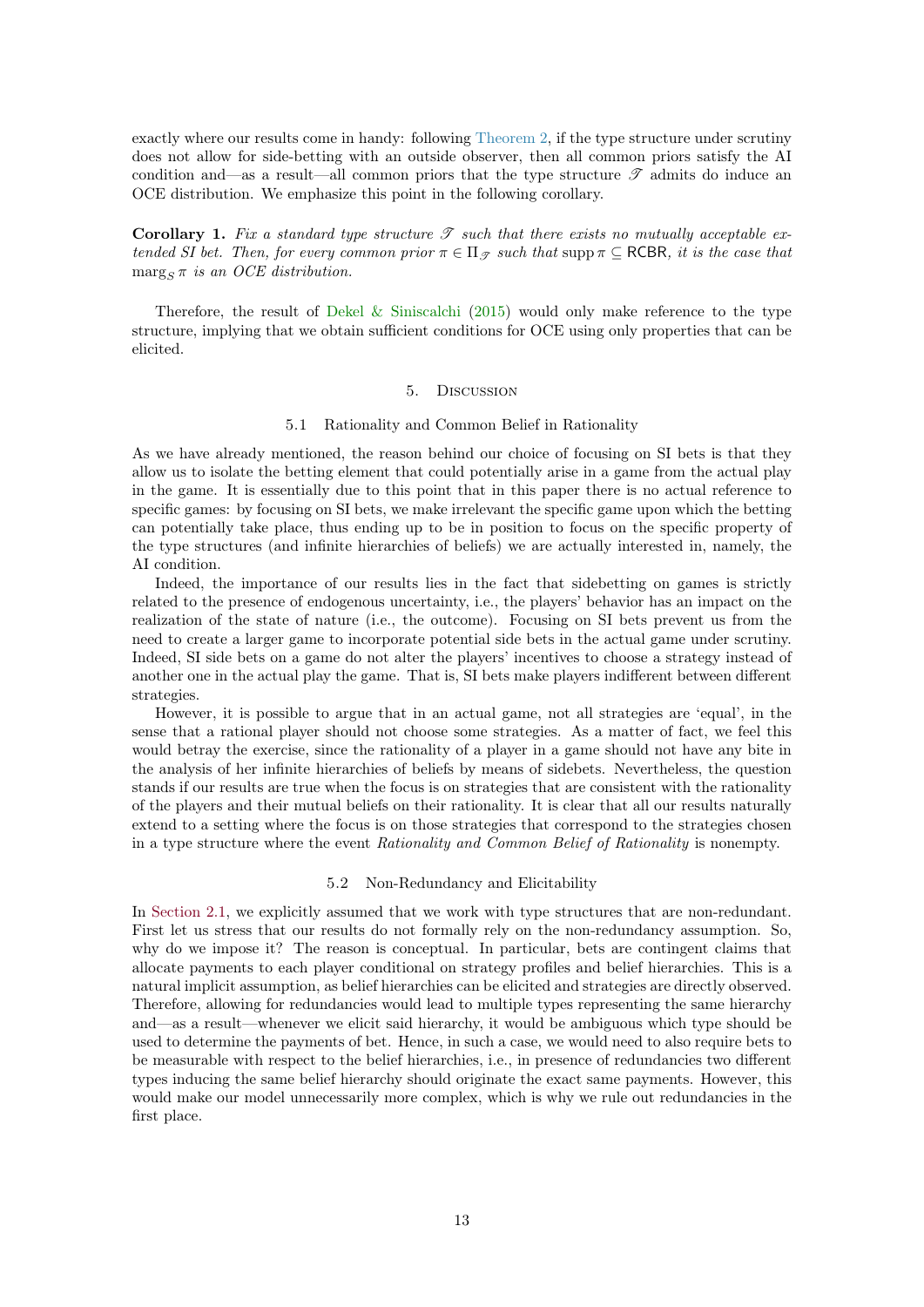#### 5.3 The n-Player Case

<span id="page-13-2"></span>The extension of our results from the 2-player to the *n*-player case is straightforward. First of all, the respective parts (i) of both [Theorem 1](#page-6-0) and [Theorem 2](#page-9-0) are direct applications of the early contributions [\(Aumann,](#page-16-3) [1976;](#page-16-3) [Milgrom & Stokey,](#page-16-13) [1982;](#page-16-13) [Sebenius & Geanakoplos,](#page-16-14) [1983\)](#page-16-14) where things extend verbatim from 2 to n players. Thus, we now focus on the respective parts (ii) of the two theorems. In [Theorem 1,](#page-6-0) the proof proceeds in exactly the same way, except for how we transform the mutually acceptable bet  $(f_i)_{i\in I}$  (that we have obtained from [Samet](#page-16-16) [\(1998\)](#page-16-16) and [Feinberg](#page-16-17) [\(2000\)](#page-16-17)) into an SI mutually acceptable bet. In particular, the idea is to distribute the positive payoff  $c_i(s_i, t_i)$  that we subtract from player *i* at every state in  $[s_i, t_i]$  to all other players<br>uniformly. This modification in the proof does not effect the velidity of our exament. Finally uniformly. This modification in the proof does not affect the validity of our argument. Finally, regarding [Theorem 2,](#page-9-0) the proof again proceeds as in the 2-player case, i.e., we construct a mutually acceptable bet between the player who violates the AI condition and the outside observer, with all the remaining actual players getting 0 everywhere.

# 5.4 Ex-Ante Trade & Extended Bets

It is possible to state [Theorem 2](#page-9-0) in terms of ex-ante trade.<sup>[8](#page-13-1)</sup> To do so, take the conditions of [Theorem 1](#page-6-0) and replace  $g_a + g_b = 0$  with the expectation  $\mathbb{E}_{\pi}[g_a + g_b] \leq 0$  for a given common prior  $\pi$ . Incidentally, this is the same common prior we have assumed to induce the outside observer's beliefs in our construction of extended bets. That is, instead of g being a bet, it is now an investment plan consisting of a state-contingent act for each player such that the sum of expected payoffs is ex-ante non-positive. Since we do not require the respective payoffs to statewise add up to 0, we can think of the outside observer (in the context of [Theorem 2\)](#page-9-0) as an auxiliary residual claimant who receives the  $-(g_a + g_b)$ . Then, obviously such an SI investment plan is mutually acceptable (by the two players) if and only if the corresponding SI extended bet is mutually acceptable (by the two players and the residual claimant).

### 5.5 Adding Exogenous Uncertainty

Throughout the paper we have focused explicitly on type structures that represent belief hierarchies about strategies, i.e., models with *only* endogenous uncertainty. As a matter of fact, we can directly generalize our framework so that players have beliefs over both strategies-type pairs of the opponents and an exogenous parameter space [\(Dekel & Siniscalchi,](#page-16-0) [2015,](#page-16-0) Section 12.6.2). These models are useful in the study of games with incomplete information and—for instance—they can be used to provide an epistemic foundation to Bayes Correlated Equilibrium of [Bergemann & Morris](#page-16-11) [\(2016\)](#page-16-11). As it turns out, all our results and proofs can be naturally extended to characterize the AI condition in these models.

# **APPENDIX**

# A. PROOFS

<span id="page-13-0"></span>**Proof of [Theorem 1](#page-6-0).** Part (i): Assume that there exists a common prior  $\pi \in \Pi_{\mathcal{T}}^{AI}$ . By the fact that  $\pi \in \Pi_{\mathcal{F}}^{\mathcal{A}I}$ , it is the case that  $\beta_i(t_i)(s_j, t_j) = \pi([\![s_j, t_j]\!] \cdot [\![s_i, t_i]\!]$  for every  $(s_i, t_i) \in S_i \times T_i$  and<br>gyory  $(s_i, t_i) \in S_i \times T_i$  (see Bomark 1). Hones for every  $\mathcal{S}_i$  bet  $\widetilde{\alpha}$  we see rewrite its exp every  $(s_j, t_j) \in S_j \times T_j$  (see [Remark 1\)](#page-4-0). Hence, for every SI bet  $\tilde{g}$ , we can rewrite i's expected payoff at each state in  $[s_i, t_i]$  as

$$
\mathbb{E}[\widetilde{g}_i|s_i,t_i] = \sum_{s_j \in S_j} \sum_{t_j \in T_j} \widetilde{g}_i(s_i,t_i,s_j,t_j) \cdot \pi([\![s_j,t_j]\!][\![s_i,t_i]\!]).
$$

Now, we proceed by contradiction and assume that there exists a mutually acceptable SI bet  $g$ , implying that  $\mathbb{E}[g_i|s_i,t_i] \geq 0$  for every  $(s_i,t_i) \in S_i \times T_i$  and every  $i \in I$ , with at least one inequality

<span id="page-13-1"></span><sup>8</sup>We are grateful to a referee for having pointed this out.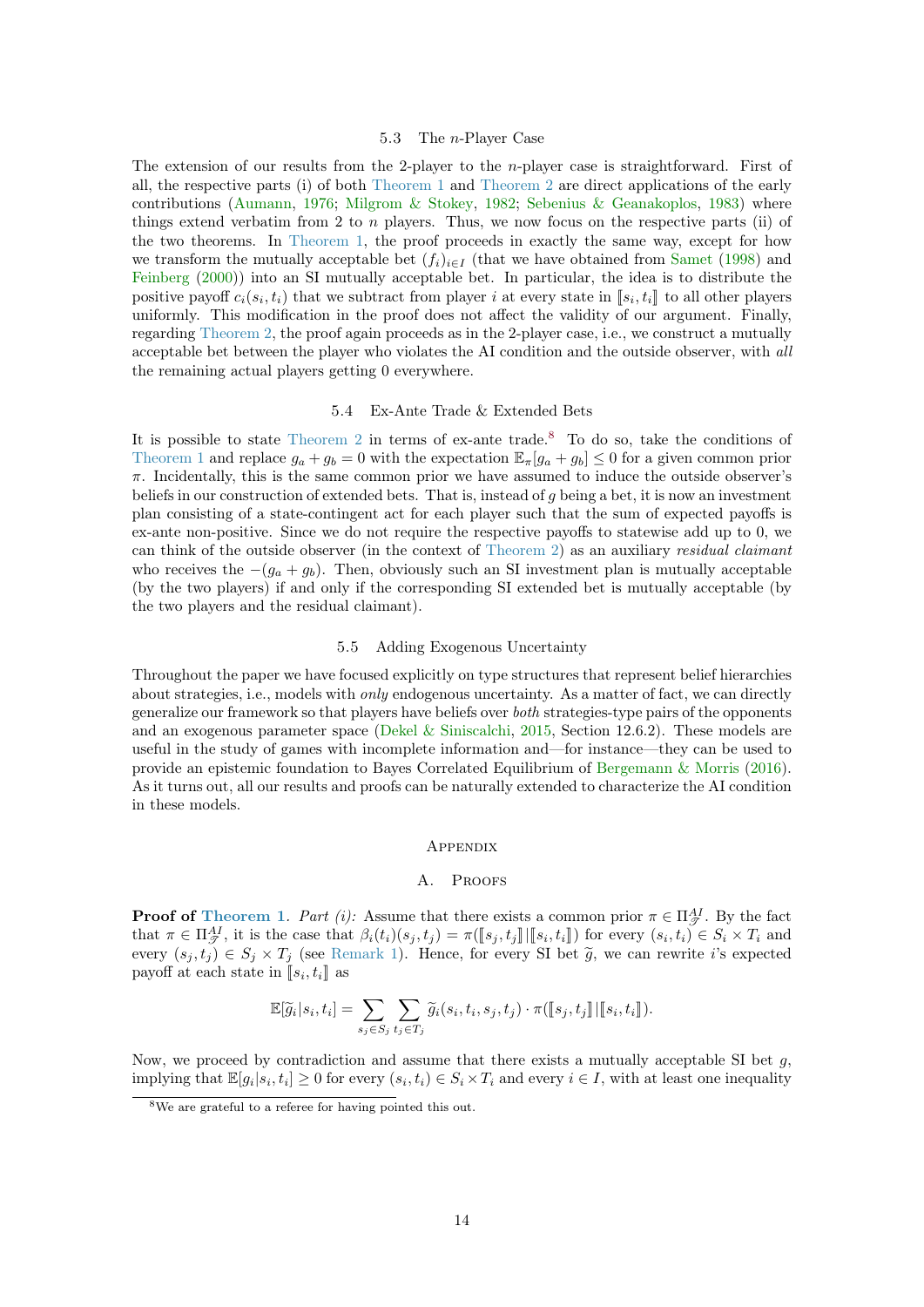<span id="page-14-0"></span>being strict. Hence, by the fact that  $\{\llbracket s_i, t_i \rrbracket | (s_i, t_i) \in S_i \times T_i\}$  is a partition of  $\Omega$ , we obtain

$$
0 \leq \sum_{s_j \in S_j} \sum_{t_j \in T_j} \pi([\![s_i, t_i]\!]) \cdot \mathbb{E}[g_i | s_i, t_i]
$$
  
= 
$$
\sum_{s_i \in S_i} \sum_{t_i \in T_i} \pi([\![s_i, t_i]\!]) \sum_{s_j \in S_j} \sum_{t_j \in T_j} g_i(s_i, t_i, s_j, t_j) \cdot \pi([\![s_j, t_j]\!]) [\![s_i, t_i]\!])
$$
  
= 
$$
\sum_{s_i \in S_i} \sum_{t_i \in T_i} \sum_{s_j \in S_j} \sum_{t_j \in T_j} g_i(s_i, t_i, s_j, t_j) \cdot \pi(s_i, t_i, s_j, t_j),
$$

with the inequality being strict for at least one of the two players. Thus, we finally add the respective sides of the inequalities for the two players to obtain

$$
0 < \sum_{s_a \in S_a} \sum_{t_a \in T_a} \sum_{s_b \in S_b} \sum_{t_b \in T_b} \left( g_a(s_a, t_a, s_b, t_b) + g_b(s_a, t_a, s_b, t_b) \right) \cdot \pi(s_a, t_a, s_b, t_b) = 0,
$$

which is the desired contradiction. Hence, there exists no mutually acceptable SI bet.

Part (ii): We begin by defining the following auxiliary Aumann structure  $\langle \Omega, (\mathcal{P}_i, \pi_i)_{i \in I} \rangle$ , where  $\mathcal{P}_i := \{ [\![s_i, t_i]\!] \mid (s_i, t_i) \in S_i \times T_i \}$  is the information partition of  $S_i \times T_i$  cylinders and, for each player  $i \in I$ ,  $\pi \in \Delta(\Omega)$  is a probability measure such that the conditional beliefs given each player  $i \in I$ ,  $\pi_i \in \Delta(\Omega)$  is a probability measure such that the conditional beliefs given each information set  $[s_i, t_i]$  agree with the beliefs obtained from the type structure, i.e., we set

$$
\pi_i([s_j, t_j] \,|\, [s_i, t_i]) := \beta_i(t_i)(s_j, t_j),
$$

for every  $(s_j, t_j) \in S_j \times T_j$ . Note that it is necessarily the case that  $\pi_a \neq \pi_b$ , otherwise there would exist a common prior that satisfies the AI condition, which cannot be (by hypothesis). Therefore, our auxiliary Aumann structure does not admit a common prior. Hence, by [Samet](#page-16-16) [\(1998,](#page-16-16) Claim, p.173) and [Feinberg](#page-16-17) [\(2000,](#page-16-17) Theorem 2, p.146), there exists a mutually acceptable bet  $f := (f_a, f_b)$ . with  $f_i \in \mathbb{R}^{\Omega}$  for every  $i \in I$ , such that  $f_a + f_b = 0$ . In particular, for every  $i \in I$  and every  $[[s_i, t_i]]$ , it is the case that it is the case that

$$
\sum_{s_j \in S_j} \sum_{t_j \in T_j} f_i(s_i, t_i, s_j, t_j) \cdot \pi_i([\![s_j, t_j]\!][\![s_i, t_i]\!]) \geq 0,
$$

with at least one inequality being strict. By definition of  $\pi_i$ , it follows that, for every  $i \in I$  and every  $[s_i, t_i]$ , it is the case that

$$
\mathbb{E}[f_i|s_i, t_i] \ge 0,
$$

with at least one inequality being strict. Now, if  $f$  is an SI bet, we are done. Thus, we assume that it is not and we define a new bet  $g := (g_a, g_b)$  as follows. First, for each  $i \in I$  and each  $(s_i, t_i) \in S_i \times T_i$ , we let

$$
c_i(s_i,t_i):=\mathbb{E}[f_i|s_i,t_i]-\min_{s_i'\in S_i}\mathbb{E}[f_i|s_i',t_i]\geq 0.
$$

Then, for each state  $(s_i, t_i, s_j, t_j) \in \Omega$  and each player  $i \in I$ , we define

$$
g_i(s_i, t_i, s_j, t_j) := f_i(s_i, t_i, s_j, t_j) - c_i(s_i, t_i) + c_j(s_j, t_j).
$$

First of all, it is trivially verified that g is indeed a bet. Now, notice that, for any fixed  $t_i \in T_i$ , we obtain

$$
\mathbb{E}[g_i|s_i,t_i] = \min_{s_i' \in S_i} \mathbb{E}[f_i|s_i',t_i] + c_j(s_j,t_j),
$$

for all  $s_i \in S_i$ . Observe that  $\mathbb{E}[g_i|s_i,t_i] = \mathbb{E}[g_i|s'_i,t_i]$  for all  $s_i,s'_i \in S_i$ , i.e., g is an SI bet. Moreover,  $\mathbb{E}[g_i|s_i,t_i] \geq 0$  for all  $(s_i,t_i) \in S_i \times T_i$ . Finally, observe that, since f is not SI in the first place, we obtain  $c_i(s_i, t_i) > 0$  for at least one player  $j \in I$  and at least one pair  $(s_i, t_i) \in S_i \times T_i$ . Therefore, there exists at least one pair  $(s_i, t_i)$  of j's opponent such that  $\mathbb{E}[g_i|s_i, t_i] > 0$ . This implies that g is mutually acceptable, which completes the proof.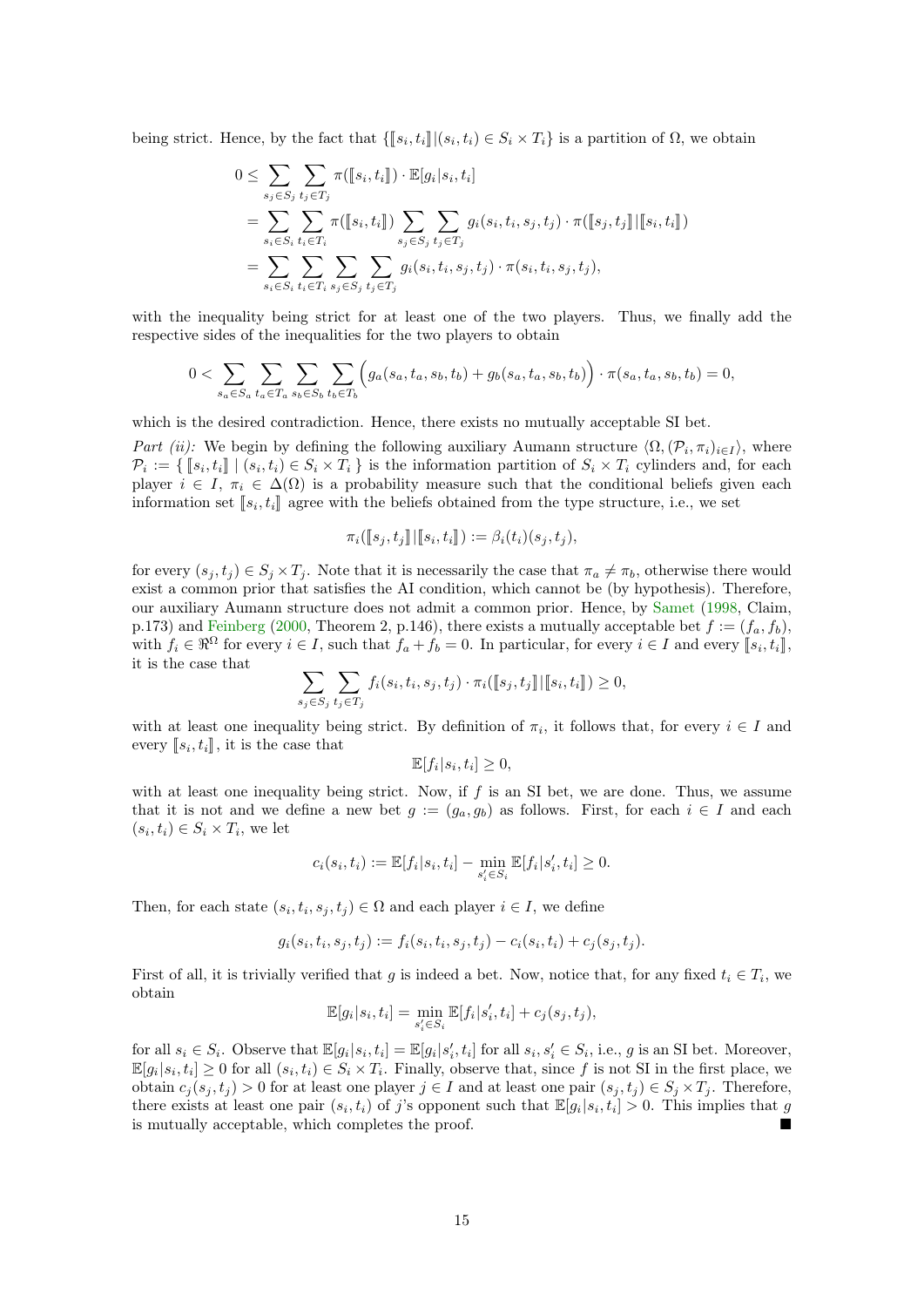**Proof of [Theorem 2](#page-9-0).** Part  $(i)$ : The proof is almost identical to the one of the first part of [Theorem 1.](#page-6-0) The only caveat is that there are three players now, Ann, Bob and the outside observer. Nevertheless, the outside observer can only have one belief, viz., it is necessarily the case that  $\overline{\beta}_d(t_d) = \pi$  for some  $\pi \in \Pi_{\mathcal{T}}^{AI}$ . Now, suppose that there exists a mutually acceptable extended SI bet. By following the exact same steps in the proof of [Theorem 1,](#page-6-0) we obtain

$$
0 < \sum_{s_a \in S_a} \sum_{t_a \in T_a} \sum_{s_b \in S_b} \sum_{t_b \in T_b} \left( g_a(s_a, t_a, s_b, t_b) + g_b(s_a, t_a, s_b, t_b) + g_d(s_a, t_a, s_b, t_b) \right) \cdot \pi(s_a, t_a, s_b, t_b) = 0,
$$

which is an obvious contradiction.

Part (ii): The proof is constructive. Fix a common prior  $\pi \in \Pi_{\mathscr{T}} \setminus \Pi_{\mathscr{T}}^{AI}$ , and take the extended type structure such that the outside observer's beliefs agree with this common prior, i.e.,  $\beta_d(t_d) = \pi$ . Since  $\pi$  is a common prior that does not satisfy the AI condition, there exists a  $E_j \subseteq S_j \times T_j$  and two strategy-type pairs  $(s_i, t_i), (s'_i, t_i) \in S_i \times T_i$  such that

$$
\pi(E_j | [s_i, t_i]) > \beta_i(t_i)(E_j) > \pi(E_j | [s'_i, t_i]).
$$

Obviously, this directly implies that

$$
\pi\big(E_j^c\big|\big[s_i,t_i\big]\big)<\beta_i(t_i)(E_j^c)<\pi\big(E_j^c\big|\big[s_i',t_i\big]\big),
$$

where  $E_j^c = (S_j \times T_j) \setminus E_j$ . Now, we define the extended bet  $\overline{g}$  as follows.

- At all states  $(s_i'', t_i'', s_j'', t_j'') \notin [s_i, t_i] \cup [s_i', t_i]$ , set  $\overline{g}_k(s_i'', t_i'', s_j'', t_j'') := 0$  for every player  $k \in \overline{I}$ .
- At all states  $(s''_i, t''_i, s''_j, t''_j) \in [s_i, t_i] \cup [s'_i, t_i]$ , set  $\overline{g}_j(s''_i, t''_i, s''_j, t''_j) := 0$ . Hence, for player is and the outside observer we have  $\overline{g}_i(s_i'', t_i'', s_j'', t_j'') = -\overline{g}_d(s_i'', t_i'', s_j'', t_j'')$ , where i's payments are shown in the table below.

|              | E       | $L^1C$ |
|--------------|---------|--------|
| $(s_i,t_i)$  | $v_1$   | $v_2$  |
| $(s'_i,t_i)$ | $v_{3}$ | $v_4$  |

That is, payments are measurable with the respect to the events in  $\{\{(s_i,t_i)\},\{(s'_i,t_i)\}\}\times$  ${E_j, E_j^c}$ . Then we set *i*'s payments to be such that

$$
\beta_i(t_i)(E_j) \cdot v_1 + \beta_i(t_i)(E_j^c) \cdot v_2 = \beta_i(t_i)(E_j) \cdot v_3 + \beta_i(t_i)(E_j^c) \cdot v_4 = 0,
$$

with  $v_1 < 0$  and  $v_4 < 0$ , and a fortiori  $v_2 > 0$  and  $v_3 > 0$ .

By construction, both  $i$ 's and  $j$ 's expected payoffs from the bet are equal to 0 at all states, i.e.,

$$
\mathbb{E}[\overline{g}_i|s_i'',t_i''] = \mathbb{E}\big[\overline{g}_j\big|s_j'',t_j''\big] = 0,
$$

at all  $(s''_i, t''_i, s''_j, t''_j) \in \Omega$ . Hence, the bet  $\overline{g}$  is SI for players i and j and moreover it is (weakly) acceptable for both of them. Now, observe that

$$
\mathbb{E}[\overline{g}_d|s_d, t_d] = -\pi([\![s_i, t_i]\!]) \cdot \left(\pi(E_j | [\![s_i, t_i]\!]) \cdot v_1 + \pi(E_j^c | [\![s_i, t_i]\!]) \cdot v_2\right) \n- \pi([\![s'_i, t_i]\!]) \cdot \left(\pi(E_j | [\![s'_i, t_i]\!]) \cdot v_3 + \pi(E_j^c | [\![s'_i, t_i]\!]) \cdot v_4\right) \n> - \pi([\![s_i, t_i]\!]) \cdot \left(\beta_i(t_i)(E_j) \cdot v_1 + \beta_i(t_i)(E_j^c) \cdot v_2\right) \n- \pi([\![s'_i, t_i]\!]) \cdot \left(\beta_i(t_i)(E_j) \cdot v_3 + \beta_i(t_i)(E_j^c) \cdot v_4\right) \n= 0,
$$

which implies that the outside observer is strictly willing to accept the extended bet  $\bar{q}$ . Thus, overall  $\bar{q}$  is a mutually acceptable extended SI bet, which completes the proof.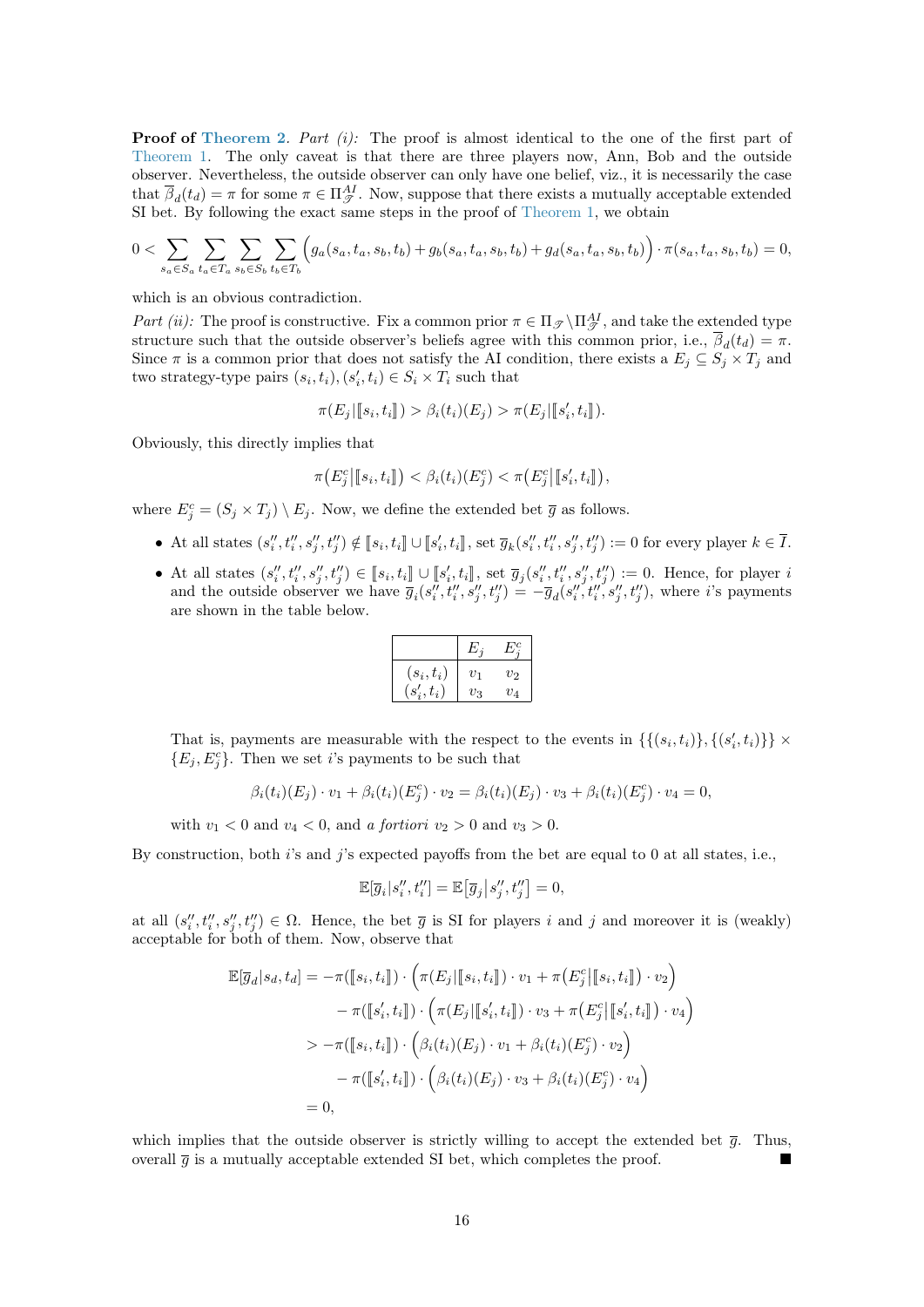#### **REFERENCES**

- <span id="page-16-3"></span>Aumann, R.J. (1976). Agreeing to Disagree. The Annals of Statistics, 4, 1236–1239. [\[1,](#page-0-1) [3,](#page-2-2) [14\]](#page-13-2)
- <span id="page-16-4"></span> $-$  (1987). Correlated Equilibrium as an Expression of Bayesian Rationality. *Econometrica*, 55, 1–18. [\[1,](#page-0-1) [2,](#page-1-3) [11\]](#page-10-1)
- <span id="page-16-5"></span> $-$  (1998). Common Priors: A Reply to Gul. *Econometrica*, **66**, 929–938. [\[1\]](#page-0-1)
- <span id="page-16-10"></span>Aumann, R.J., Brandenburger, A. (1995). Epistemic Conditions for Nash Equilibrium. Econometrica, 63, 1161–1180. [\[2\]](#page-1-3)
- <span id="page-16-19"></span>Barelli, P. (2009). Consistency of Beliefs and Epistemic Conditions for Nash and Correlated Equilibria. Games and Economic Behavior, 67, 363–375. [\[3\]](#page-2-2)
- <span id="page-16-12"></span>Battigalli, P., Friedenberg, A., Siniscalchi, M. (Work in Progress). Epistemic Game Theory: Reasoning about Strategic Uncertainty. [\[2\]](#page-1-3)
- <span id="page-16-11"></span>Bergemann, D., Morris, S. (2016). Bayes Correlated Equilibrium and the Comparison of Information Structures in Games. Theoretical Economics, 11, 487–522. [\[2,](#page-1-3) [14\]](#page-13-2)
- <span id="page-16-1"></span>Böge, W., Eisele, T. (1979). On Solutions of Bayesian games. International Journal of Game Theory, 8, 193–215. [\[1\]](#page-0-1)
- <span id="page-16-8"></span>Bonanno, G., Nehring, K. (1999). How to Make Sense of The Common Prior Assumption under Incomplete Information. *International Journal of Game Theory*, **28**, 409–434. [\[1,](#page-0-1) [3\]](#page-2-2)
- <span id="page-16-2"></span>BRANDENBURGER, A., DEKEL, E. (1987). Rationalizability and Correlated Equilibria. Econometrica, 55, 1391–1402. [\[1\]](#page-0-1)
- <span id="page-16-20"></span> $-$  (1993). Hierarchies of Beliefs and Common Knowledge. *Journal of Economic Theory*, 59, 189–198. [\[3\]](#page-2-2)
- <span id="page-16-0"></span>DEKEL, E., SINISCALCHI, M. (2015). Epistemic Game Theory. In Handbook of Game Theory (H.P. Young, S. Zamir, editors), volume IV. North-Holland, Amsterdam. [\[1,](#page-0-1) [2,](#page-1-3) [3,](#page-2-2) [5,](#page-4-1) [6,](#page-5-0) [7,](#page-6-2) [12,](#page-11-3) [13,](#page-12-2) [14\]](#page-13-2)
- <span id="page-16-17"></span>Feinberg, Y. (2000). Characterizing Common Priors in the Form of Posteriors. Journal of Economic Theory, 91, 127–179. [\[3,](#page-2-2) [6,](#page-5-0) [8,](#page-7-0) [14,](#page-13-2) [15\]](#page-14-0)
- <span id="page-16-7"></span>GUL, F. (1998). A Comment on Aumann's Bayesian View. *Econometrica*, **66**, 923–927. [\[1\]](#page-0-1)
- <span id="page-16-18"></span>HEIFETZ, A. (2006). The Positive Foundation of the Common Prior Assumption. Games and Economic Behavior, 56, 105–120. [\[3\]](#page-2-2)
- <span id="page-16-13"></span>Milgrom, P., Stokey, N. (1982). Information, Trade and Common Knowledge. Journal of Economic Theory, 26, 17–27. [\[3,](#page-2-2) [6,](#page-5-0) [14\]](#page-13-2)
- <span id="page-16-15"></span>MORRIS, S. (1994). Trade with Heterogeneous Prior Beliefs and Asymmetric Information. Econometrica, 62, 1327–1347. [\[3\]](#page-2-2)
- <span id="page-16-9"></span>——— (1995). The Common Prior Assumption in Economic Theory. Economics and Philosophy, 13, 227–253. [\[1\]](#page-0-1)
- <span id="page-16-6"></span>NAU, R.F., McCARDLE, K.F. (1990). Coherent Behavior in Noncooperative Games. Journal of Economic Theory, 50, 424–444. [\[1\]](#page-0-1)
- <span id="page-16-16"></span>SAMET, D. (1998). Common Priors and Separation of Convex Sets. Games and Economic Behavior, 24, 172–174. [\[3,](#page-2-2) [6,](#page-5-0) [8,](#page-7-0) [14,](#page-13-2) [15\]](#page-14-0)
- <span id="page-16-14"></span>SEBENIUS, J.K., GEANAKOPLOS, J. (1983). Don't Bet on It: Contingent Agreements with Asymmetric Information. Journal of the American Statistical Association, 78, 424–426. [\[3,](#page-2-2) [6,](#page-5-0) [7,](#page-6-2) [14\]](#page-13-2)